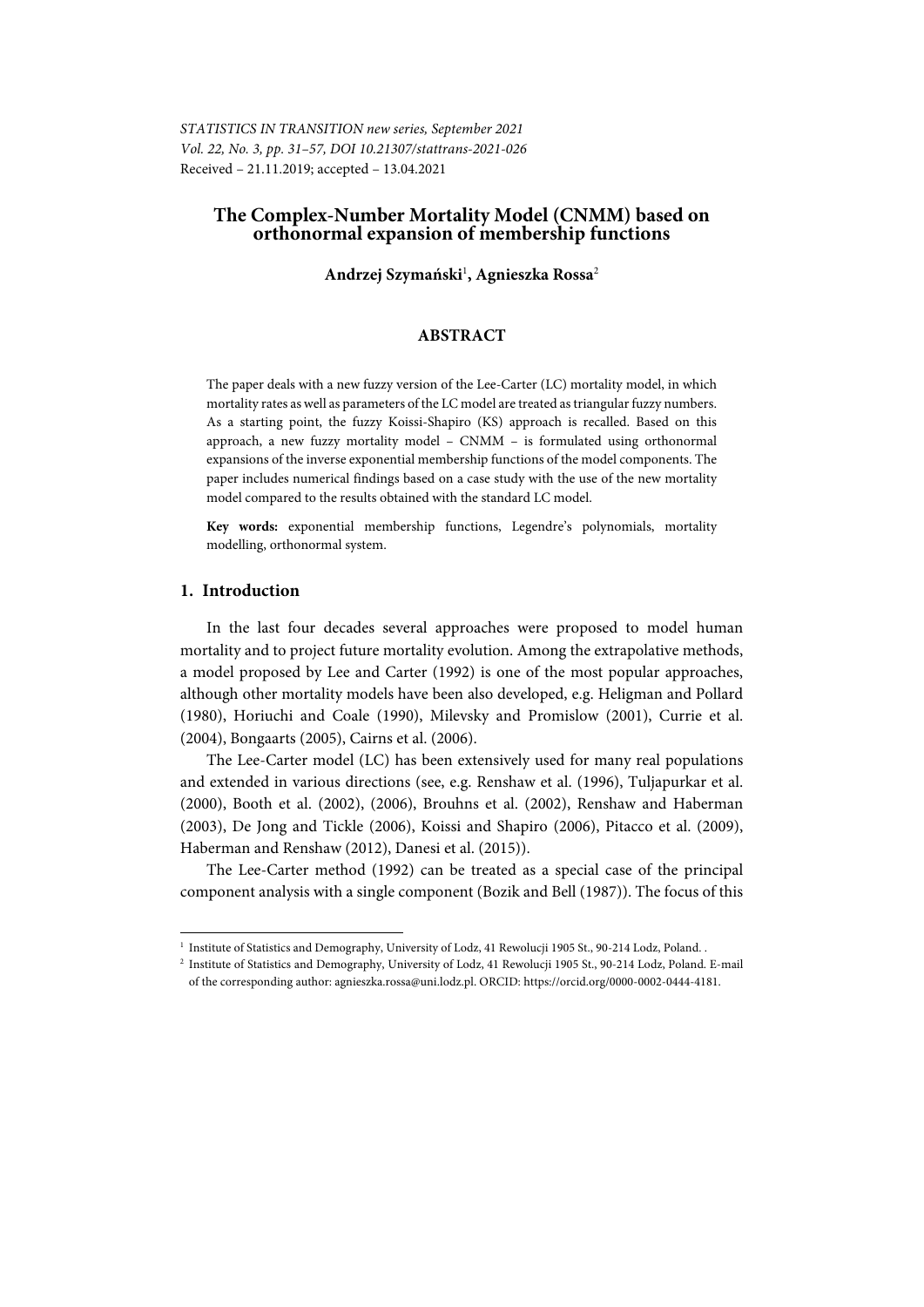approach is on central age-specific death rates  $m_{rt}$  for a range of ages  $x = 0,1,2,...,X$ and calendar years  $t = 1,2, ..., T$ , organized in a two way table with rows referring to one-year age groups and columns referring to one-year period intervals.

The LC method consists of a model of age-specific log-central death rates  $y_{xt}$  =  $\ln m_{xt}$  with time and age components

$$
y_{xt} = a_x + b_x k_t + \varepsilon_{xt}, \qquad x = 0, 1, 2, \dots, X, \quad t = 1, 2, \dots, T,
$$
 (1)

and a model of random walk with a drift to forecast time components  $k_t$  for  $t > T$ 

$$
k_t = d + k_{t-1} + \zeta_t,\tag{2}
$$

where  $\{a_x\}$  in (1) is a set of age-related effects describing the age profile of mortality,  ${k<sub>t</sub>}$  is a set of the time-related effects representing the general trend of mortality,  ${b<sub>r</sub>}$ is a set of age-related effects describing patterns of deviations from the age profile in response to change of the general trend, d in (2) is a constant (a drift), whereas  $\varepsilon_{xt}$ ,  $\zeta_t$ in (1) and (2), respectively, are random residuals.

Parameters  ${b<sub>x</sub>}$  show which death rates decline rapidly and which slowly over time in response to change of  $k_t$ . For some values of *x*,  $b_x$  may be positive while negative for other values, indicating that log-central death rates  $y_{xt} = \ln m_{xt}$  are increasing at some ages while decreasing at other ages.

For the full identification of (1), the following two constraints are imposed

$$
\sum_{x=0}^{X} b_x = 1, \ \sum_{t=1}^{T} k_t = 0. \tag{3}
$$

Lee and Carter used the SVD method (Singular Value Decomposition) to estimate  $a_x, b_x, k_t$  and assumed that error terms  $\varepsilon_{xt}$  are normally distributed with a small constant variance.This is rather a strong assumption, which is often violated especially in the case of the imprecise input data. Moreover, prediction errors do not account for the estimation errors of the age-specific parameters  $a_x, b_x$ , except of incorporating uncertainty from the forecast of the time component  $k_t$ .

It is well-known that various kinds of errors can occur in reporting death statistics. This could be e.g. incorrect year, area or age. Moreover, the midyear population data used to calculate period age-specific mortality rates  $m_{xt}$  are also the subject of errors. The midyear population size is the population at July 1 and is assumed to be the point at which half of the deaths during the year have occurred. Such estimates can be actually underestimated or overestimated and this affects the resulting death rates. Therefore, exact age-specific mortality rates are seldom known, hence incorporating the data uncertainty into the model structure seems to be a realistic and expected idea.

The new trends in fuzzy analysis are based on the algebraic approach to fuzzy numbers (e.g. Ishikawa (1997), Kosiński et al. (2003), Rossa et al. (2017), Szymański and Rossa (2014), (2017)). The essential idea in such an approach is representing the membership function of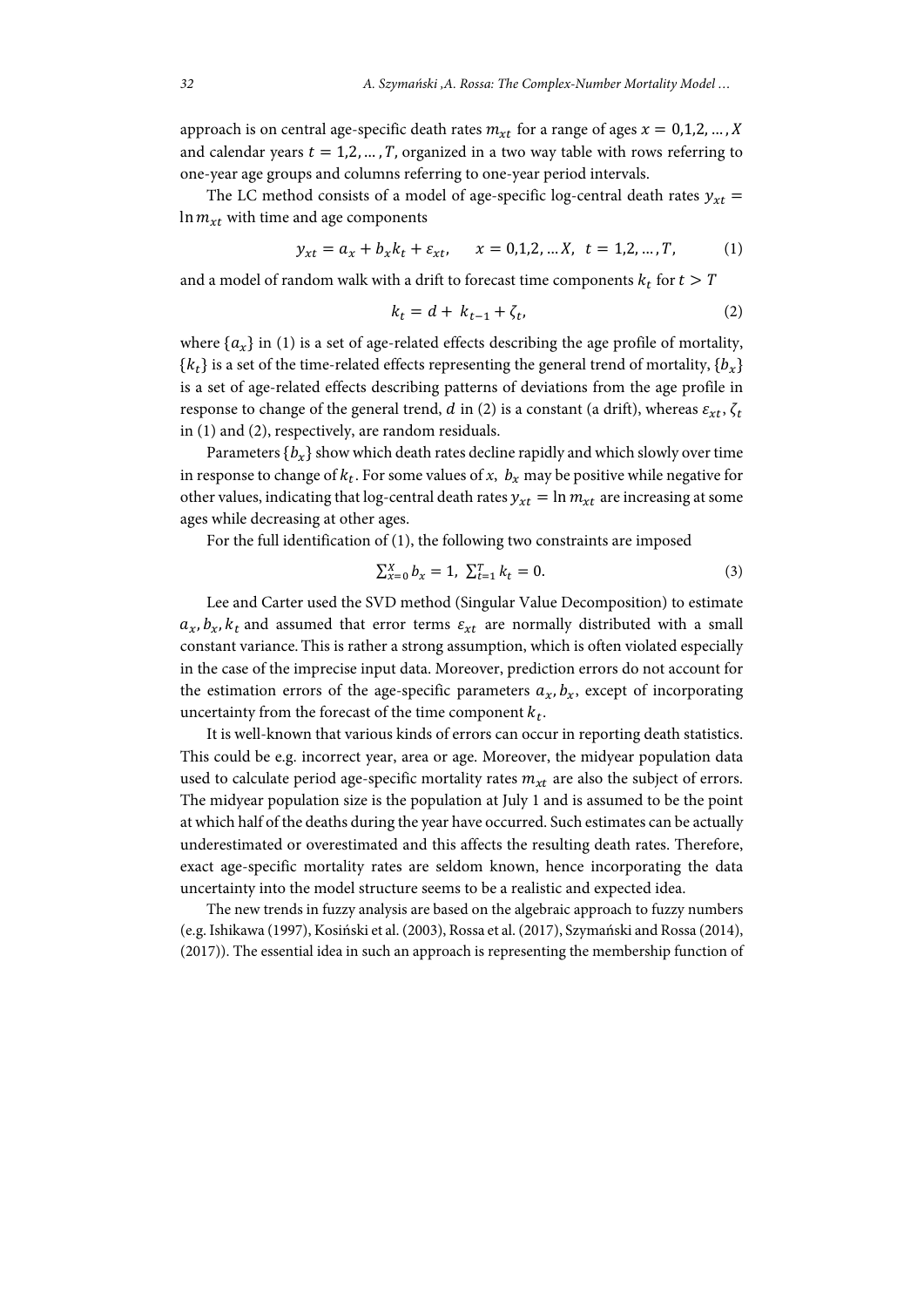a fuzzy number as an element of the square-integrable function space. We will use this idea to propose a new fuzzy mortality model in the spirit of the Koissi-Shapiro approach.

The log-central mortality rates as well as parameters of the underlying Koissi-Shapiro model are symmetric triangular fuzzy numbers, i.e. numbers with symmetric triangular membership functions. We believe that exponential functions could fit the data better. Therefore, our model is based on exponential membership functions of the model components instead of triangular ones.

The paper is organized as follows. Section 2 recalls the data fuzzification method (Subsection 2.1) and the fuzzy mortality model (Subsection 2.2) as proposed by Koissi and Shapiro. The new complex-number fuzzy mortality model is formulated in Section 3. The concept is presented in six subsections: theoretical backgrounds (Subsection 3.1), formulation of the new mortality model CNMM (Subsection 3.2), estimation of the model parameters (Subsection 3.3), description of the modified fuzzification method (Subsection 3.4), description of the forecasting method (Subsection 3.5) and a case study (Subsection 3.6). Concluding remarks are contained in Section 4. Formal details about orthonormal expansions by means of the Legendre polynomials are included in the Appendix.

#### **2. The Koissi-Shapiro model**

#### **2.1. Fuzzification of the input data**

In the Koissi-Shapiro model (2006), log-central death rates  $y_{xt} = \ln m_{xt}$  are transformed into symmetric triangular fuzzy numbers

$$
Y_{xt} = (y_{xt}, e_{xt}), \tag{4}
$$

where  $y_{xt}$ ,  $e_{xt}$  are centres and spreads of fuzzy numbers  $Y_{xt}$ , respectively.

The addition  $\oplus$  and multiplication  $\otimes$  of symmetric triangular numbers  $A =$  $(a, s<sub>A</sub>)$  and  $B = (b, s<sub>B</sub>)$  defined in the norm  $T<sub>w</sub>$  are expressed as

$$
A \oplus B = (a + b, \max(s_A, s_B)), \tag{5}
$$

$$
A \otimes B = (ab, \max(s_A|b|, s_B|a|)), \tag{6}
$$

and the multiplication of  $A = (a, s_A)$  by a scalar  $b \in \mathbb{R}$  reduces to

$$
A \otimes b = (ab, s_A | b|). \tag{7}
$$

Parameters  $e_{xt}$  in (4) are also called fuzziness parameters. To determine their values, Koissi and Shapiro postulated using a fuzzy regression model. They assumed existing symmetric triangular fuzzy numbers  $(c_{0x}, s_{0x})$  and  $(c_{1x}, s_{1x})$  satisfying for each age group  $x$  the following equalities

$$
(y_{xt}, e_{xt}) = (c_{0x}, s_{0x}) \oplus (c_{1x}, s_{1x}) \otimes t, \qquad t = 1, 2, ..., T.
$$
 (8)

This postulate leads to the equalities (9)–(10) of the form

$$
y_{xt} = c_{0x} + c_{1x} \cdot t, \qquad t = 1, 2, ..., T.
$$
 (9)

$$
e_{xt} = \max(s_{0x}, s_{1x} \cdot t), \qquad t = 1, 2, ..., T.
$$
 (10)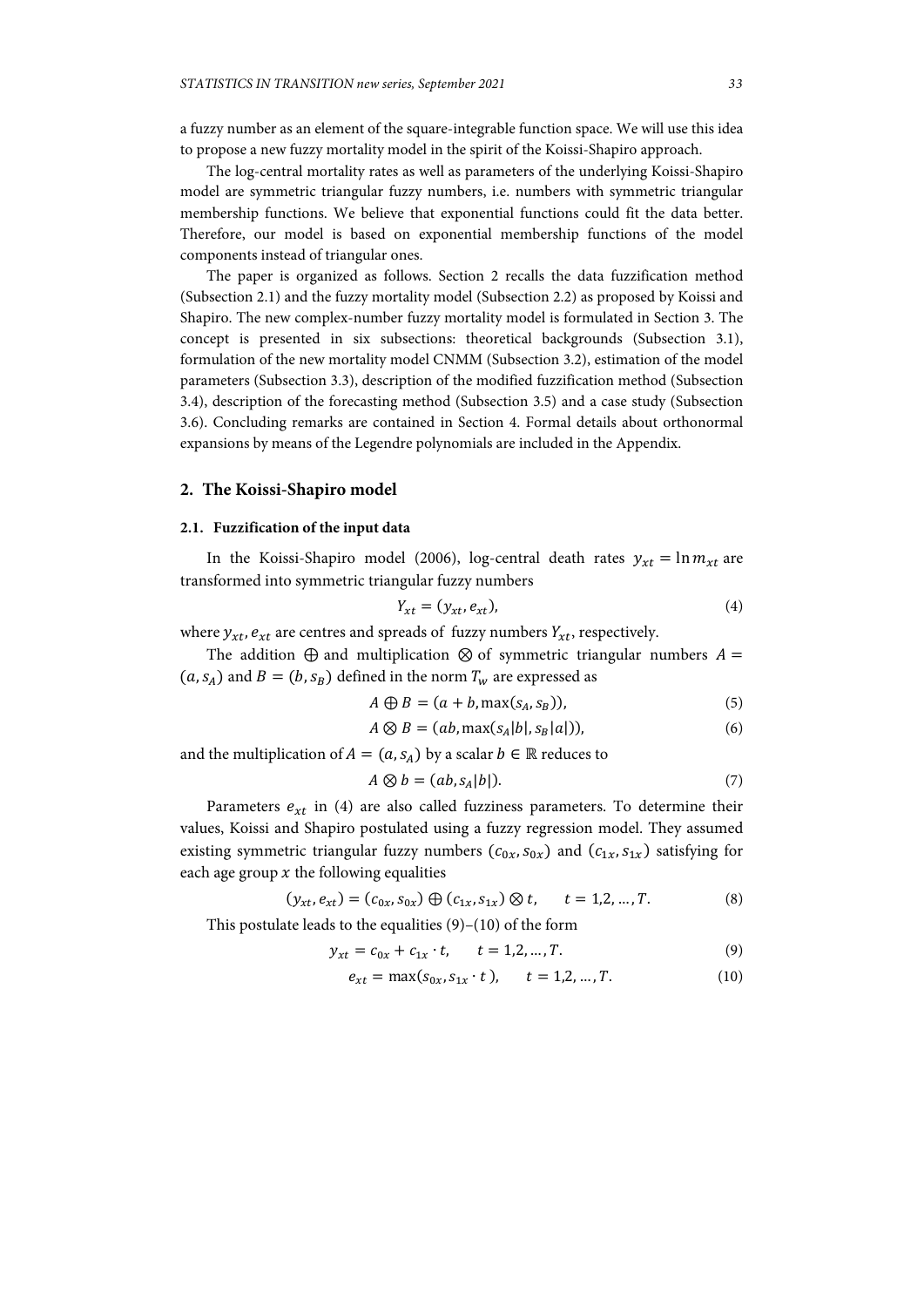To find coefficients in (9) the ordinary least-squares regression is used, i.e.  $c_{1x}$  and  $c_{0x}$  are found from formulas

$$
c_{1x} = \frac{\overline{y_{xt} \cdot t} - \overline{t} \cdot \overline{y_{xt}}}{\overline{t}^2 - \overline{t}^2},\tag{11}
$$

$$
c_{0x} = \overline{y}_{xt} - c_{1x} \cdot \overline{t},
$$
\n(12)

where  $\bar{z}$  means averaging over  $z_t$ 's.

To find parameters  $S_{0x}$ ,  $S_{1x}$ , the minimum fuzziness criterion" is proposed by minimizing spreads of  $Y_{xt} = (y_{xt}, e_{xt})$  and requiring each log-central death rate  $y_{xt}$  to fall within the estimated death rates  $\hat{y}_{xt}$  at a level  $h \in [0,1]$ . Since  $e_{xt}$  are, by assumption, non-negative numbers and the smallest value they can take is 0, it is necessary to determine such values of  $s_{0x}$ ,  $s_{1x}$ , that at a given x they minimize the sum

$$
T \cdot s_{0x} + s_{1x} \cdot \sum_{t=1}^{T} t,\tag{13}
$$

subject to the constraints

$$
c_{0x} + c_{1x} \cdot t + (1 - h)(s_{0x} + s_{1x}t) \ge \ln m_{xt}, \ t = 1, 2, ..., T,
$$
 (14)

$$
c_{0x} + c_{1x} \cdot t - (1 - h)(s_{0x} + s_{1x}t) \le \ln m_{xt}, \ t = 1, 2, ..., T,
$$
 (15)

where  $s_{0x}$ ,  $s_{1x} \ge 0$ ,  $u \in [0,1)$  and  $h \in [0,1]$  is a predetermined value representing the degree of fit of the estimated model to the data. As lower *h* provides a better fit, we can use  $h = 0$ . After finding the parameters  $s_{0x}$ ,  $s_{1x}$  for each *x*, the fuzziness parameters  $e_{xt}$ can be determined using formula (10).

#### **2.2. The Koissi-Shapiro model**

Let us recall the fuzzy mortality model as proposed by Koissi and Shapiro (2006). The structure of their model is analogous to the Lee-Carter one (1992) and takes the form

$$
Y_{xt} = A_x \oplus (B_x \otimes K_t), \tag{16}
$$

with the difference that  $Y_{xt} = (y_{xt}, e_{xt})$  for  $x = 0,1, ..., X$ ,  $t = 1,2, ..., T$  are fuzzified log-central death rates expressed as triangular numbers with centres  $y_{xt}$  and spreads  $e_{xt}$ .

Model parameters are assumed to be symmetric triangular numbers  $A_x =$  $(a_x, s_{A_x})$ ,  $B_x = (b_x, s_{B_x})$ ,  $K_t = (k_t, s_{K_t})$  with unknown centres  $a_x, b_x, k_t \in \mathbb{R}$  and spreads  $s_{A_x}, s_{B_x}, s_{K_t} \geq 0$ , respectively.

To find parameters  $a_x$ ,  $b_x$ ,  $k_t$ ,  $s_{A_x}$ ,  $s_{B_x}$ ,  $s_{K_t}$ , Koissi and Shapiro postulated minimizing the Diamond distance  $D^2$  (Diamond (1988)) between the left and right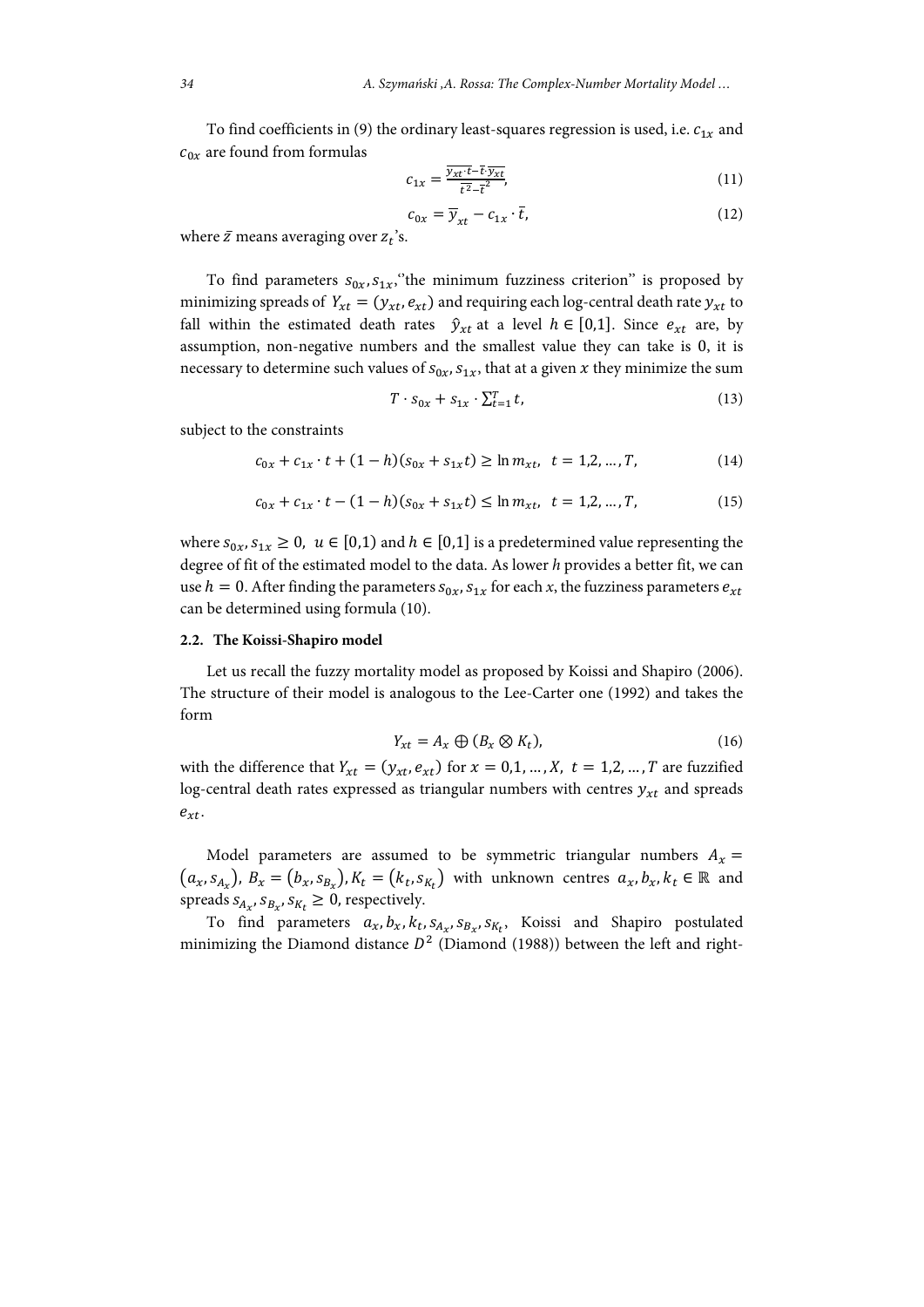hand sides of (16). This leads to the criterion function defined for each separate  $x$  and t as

$$
D^{2}(Y_{xt}, A_{x} \oplus (B_{x} \otimes K_{t})) = (a_{x} + b_{x}k_{t} - y_{xt})^{2} + [a_{x} + b_{x}k_{t} - \max\{s_{A_{x}}, |b_{x}|s_{R_{t}}, |k_{t}|s_{B_{x}}\} - (y_{xt} - e_{xt})]^{2} + [a_{x} + b_{x}k_{t} + \max\{s_{A_{x}}, |b_{x}|s_{R_{t}}, |k_{t}|s_{B_{x}}\} - (y_{xt} + e_{xt})]^{2}.
$$
\n(17)

Unfortunately, the criterion function contains a max-type operator  $\max\{s_{A_{x}}, |b_{x}|s_{K_{t}}, |k_{t}|s_{B_{x}}\}$ , which does not allow using standard derivative based solution algorithms for minimization of (17).

## **3. The Complex-Number Mortality Model CNMM**

## **3.1. Theoretical backgrounds**

The new trends in fuzzy analysis are based on the algebraic approach to fuzzy numbers (see, e.g. Ishikawa (1997), Kosiński et al. (2003), Rossa et al. (2017), Szymański and Rossa (2014), (2017)). The essential idea in such an approach is representing the membership function of a fuzzy number as an element of the square-integrable function space.

ଶ

Let us consider the membership function of the exponential form

$$
\mu(z) = \begin{cases} \exp\left\{-\left(\frac{c-z}{\tau}\right)^2\right\}, & z \le c, \\ \exp\left\{-\left(\frac{z-c}{\nu}\right)^2\right\}, & z > c, \end{cases}
$$
\n(18)

where  $c \in \mathbb{R}$ ,  $\tau, \nu > 0$  are some scalar parameters.

Note that (18) can be decomposed into two parts – strictly increasing and strictly decreasing functions  $\Psi(z)$  and  $\Phi(z)$ , say, of the form

$$
\Psi(z) = \exp\left\{-\left(\frac{c-z}{\tau}\right)^2\right\}, \quad z \le c,\tag{19}
$$

$$
\Phi(z) = \exp\left\{-\left(\frac{z-c}{v}\right)^2\right\}, \quad z > c. \tag{20}
$$

Then there exist inverse functions

$$
\Psi^{-1}(u) = c + \psi(u), \quad u \in [0,1], \tag{21}
$$

$$
\Phi^{-1}(u) = c + \varphi(u), \quad u \in [0,1], \tag{22}
$$

where  $\psi(u)$  and  $\varphi(u)$  are expressed as

$$
\psi(u) = -\tau(-\ln u)^{\frac{1}{2}}, \quad \varphi(u) = \nu(-\ln u)^{\frac{1}{2}}, \quad u \in [0,1]. \tag{23}
$$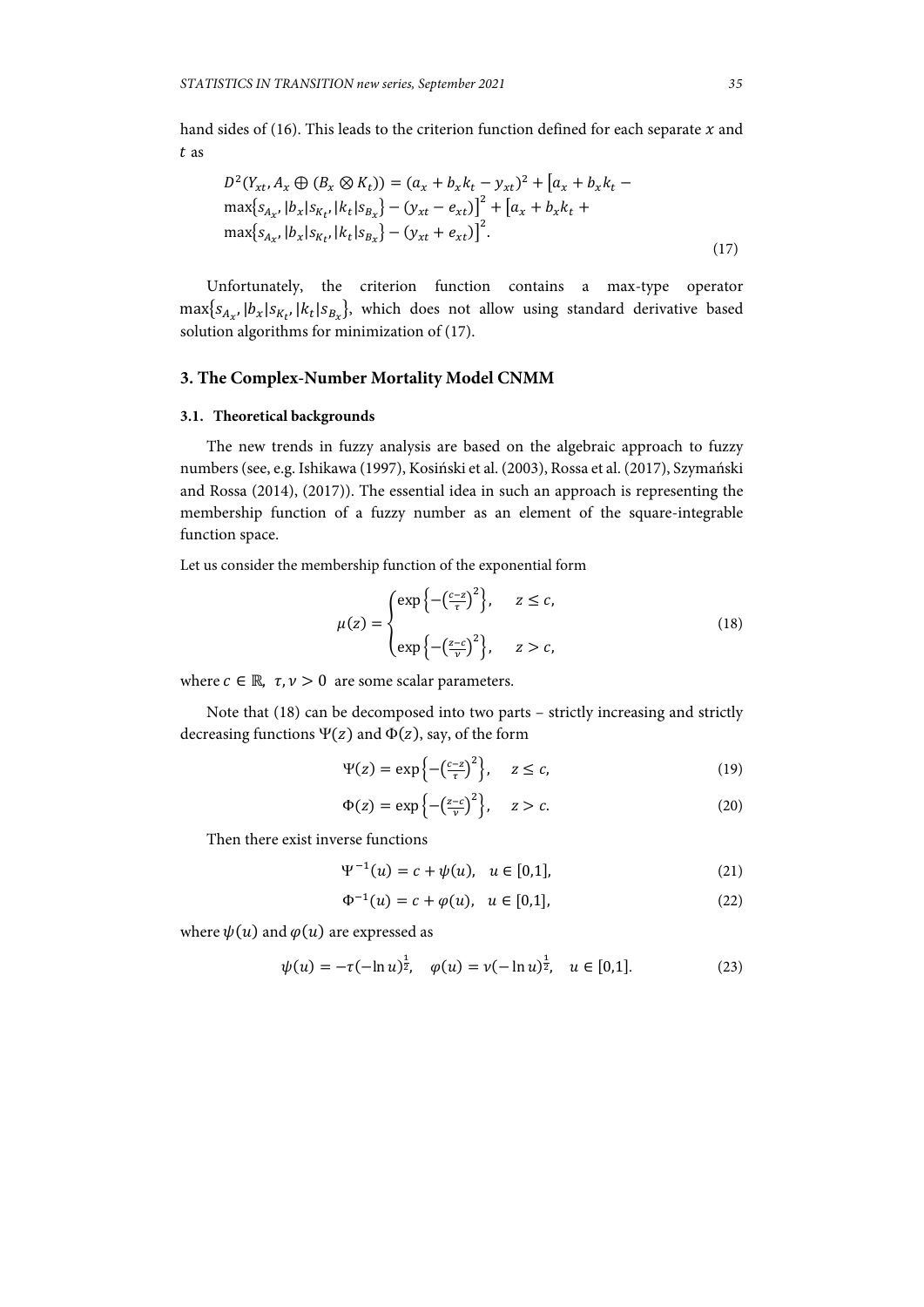Denoting  $f(u) = \Psi^{-1}(u)$  and  $g(u) = \Phi^{-1}(u)$  for  $u \in [0,1]$ , we can write

$$
f(u) = c + \psi(u) = c - \tau(-\ln u)^{\frac{1}{2}}, \ \ g(u) = c + \varphi(u) = c + \nu(-\ln u)^{\frac{1}{2}}, \tag{24}
$$

Functions  $f, g$  are square-integrable, so the ordered pair  $(f, g)$  belongs to the Cartesian product  $L^2(0,1) \times L^2(0,1)$ . The scalar product in the space  $L^2(0,1)$  is given by the formula

$$
\langle f, g \rangle = \int_0^1 f(u) g(u) du. \tag{25}
$$

Example 1. Figure 1(a) depicts functions  $\Psi(z)$  and  $\Phi(z)$  as defined in (19) and (20), while Figure 1(b) shows their inverse counterparts (21) and (22), respectively.



**Figure 1.** Exponential functions  $\Psi(z)$ ,  $\Phi(z)$  and the inverse functions  $\Psi^{-1}(u)$ ,  $\Phi^{-1}(u)$  for  $c = 0.0$ ,  $\tau = 0.08, \nu = 0.09.$ 

Source: Developed by the authors.

It is commonly known that a set of vectors  $\{P_i\}$  in  $L^2(0,1)$  is called an orthonormal set if equalities  $\langle P_j, P_k \rangle = 0$  for  $j \neq k$  and  $\langle P_j, P_j \rangle = 1$  are true.

For any orthonormal set  $\{P_i\}$  and  $f, g \in L^2(0,1)$  the following relations hold

$$
f = \sum_{j=0}^{\infty} \langle P_j, f \rangle P_j, \quad g = \sum_{j=1}^{\infty} \langle P_j, g \rangle P_j.
$$
 (26)

Denoting  $\alpha_j = \langle P_j, f \rangle$  and  $\beta_j = \langle P_j, g \rangle$ , expressions (26) can also be written as

$$
f(u) = \sum_{j=0}^{\infty} \alpha_j P_j(u), \quad g(u) = \sum_{j=0}^{\infty} \beta_j P_j(u).
$$
 (27)

Let  $A^{(N)}$  be a pair of functions  $(f^{(N)}, g^{(N)})$ , where  $f^{(N)}, g^{(N)}$  for  $N \in \mathbb{N}$  are some orthonormal expansions of inverse exponential functions (24), i.e.

$$
f^{(N)}(u) = \sum_{j=0}^{N} \alpha_j P_j(u), \qquad g^{(N)}(u) = \sum_{j=0}^{N} \beta_j P_j(u), \tag{28}
$$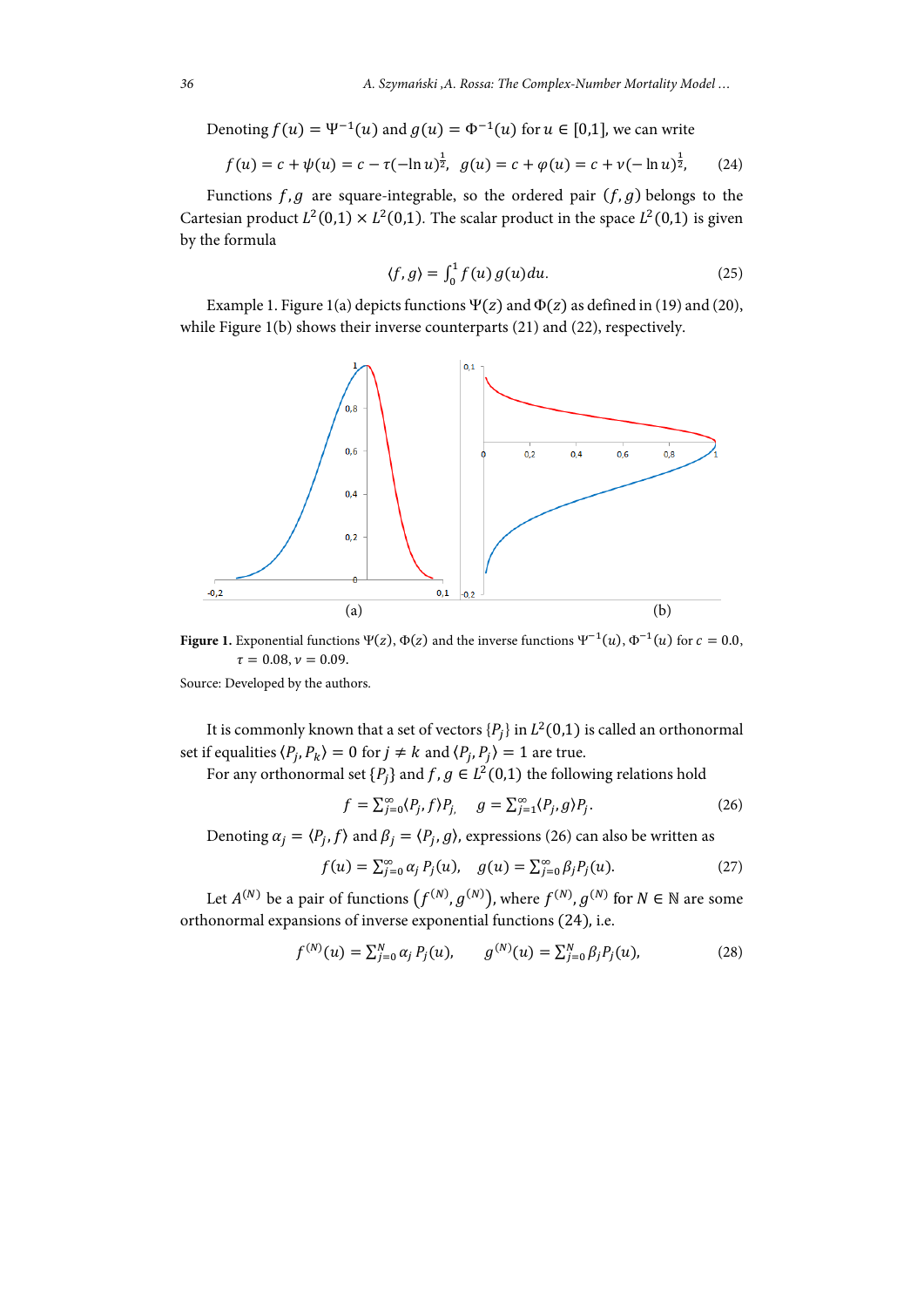where  $\{P_i\}$  is a set of the Legendre polynomials and  $\alpha_i, \beta_i$  are some coefficients of the orthonormal expansion (see Appendix for more details).

Example 2. Let us consider functions  $f(u)$ ,  $g(u)$  as depicted in Figure 1(b). Their approximations for  $N = 3$  are plotted in Figure 2.



**Figure 2.** Functions  $f(u) = c - \tau(-\ln u)^{\frac{1}{2}}$ ,  $g(u) = c + \nu(-\ln u)^{\frac{1}{2}}$  (solid lines) and their approximations  $f^{(3)}(u) = \sum_{j=0}^{3} \alpha_j P_j$ ,  $g^{(3)}(u) = \sum_{j=0}^{3} \beta_j P_j$  (dashed lines). Source: developed by the authors

Further, we will treat the pairs of functions  $(f, g)$  or  $(f^{(N)}, g^{(N)})$  given in (24), (28), respectively, in terms of the complex analysis. They will be called *complex-valued fuzzy numbers*.

Let the addition, the subtraction and the multiplication of two complex-valued fuzzy numbers  $A = (f_A, g_A)$ ,  $B = (f_B, g_B)$  be defined as

$$
A \bigoplus B = (f_A + f_B, g_A + g_B), \tag{29}
$$

$$
A \ominus B = (f_A - f_B, g_A - g_B), \tag{30}
$$

$$
A \odot B = (f_A f_B - g_A g_B, f_A g_B + g_A f_B), \tag{31}
$$

while the multiplication of  $A = (f_A, g_A)$  by a scalar  $d \in \mathbb{R}$  as

$$
d \bigcirc A = (d \cdot f_A, d \cdot g_A). \tag{32}
$$

#### **3.2. The CNMM model formulation**

We propose the Complex-Number Mortality Model (CNMM) of the form

$$
Y_{xt}^{(N)} = A_x^{(N)} \oplus K_{xt}^{(N)},
$$
\n(33)

where  $x = 0, 1, ..., X, t = 1, 2, ..., T$  are age and time indices, respectively,  $Y_{xt}^{(N)} =$  $\left(f_{Y_{xt}}^{(N)},\,g_{Y_{xt}}^{(N)}\right)$  are complex-valued fuzzy numbers representing fuzzified log-central mortality rates, and  $A_x^{(N)} = \left(f_{A_x}^{(N)}, g_{A_x}^{(N)}\right)$ ,  $K_{xt}^{(N)} = \left(f_{K_{xt}}^{(N)}, g_{K_{xt}}^{(N)}\right)$  are some complex-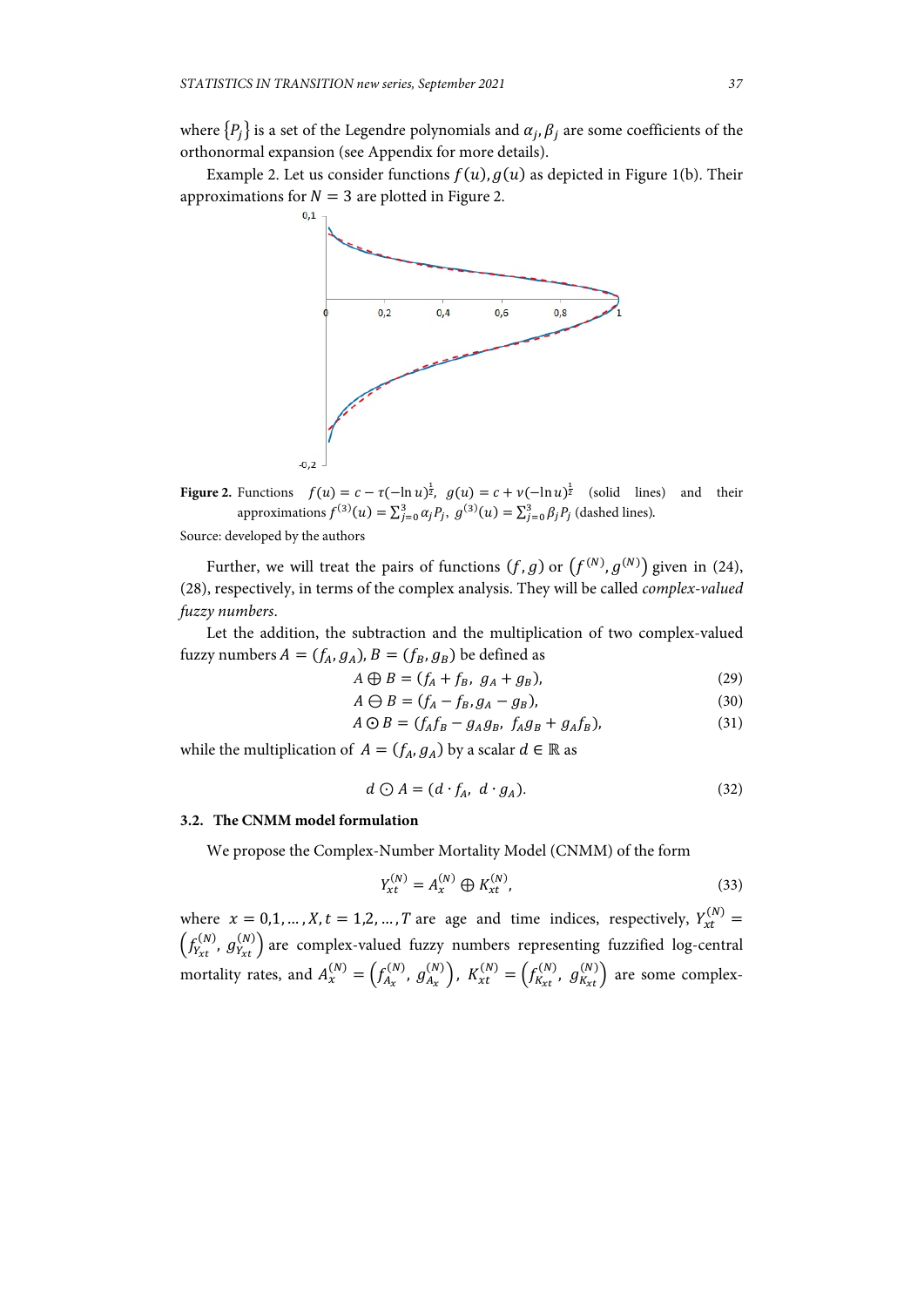valued fuzzy numbers with functions  $f_{A_x}^{(N)}$ ,  $g_{A_x}^{(N)}$ ,  $f_{K_{xt}}^{(N)}$ ,  $g_{K_{xt}}^{(N)}$  and  $f_{Y_{xt}}^{(N)}$ ,  $g_{Y_{xt}}^{(N)}$  being orthonormal expansions (28) of the following functions

$$
f_{A_x}(u) = a_x - \tau_{A_x}(-\ln u)^{\frac{1}{2}}, \ \ g_{A_x}(u) = a_x + \nu_{A_x}(-\ln u)^{\frac{1}{2}}, \tag{34}
$$

$$
f_{K_{xt}}(u) = b_x k_t - \tau_{B_x} \omega_t (-\ln u)^{\frac{1}{2}}, \ \ g_{K_{xt}}(u) = b_x k_t + \nu_{B_x} \varpi_t (-\ln u)^{\frac{1}{2}}, \ (35)
$$

$$
f_{Y_{xt}}(u) = y_{xt} - e_{xt}(-\ln u)^{\frac{1}{2}}, \ \ g_{Y_{xt}}(u) = y_{xt} + v_{xt}(-\ln u)^{\frac{1}{2}}, \tag{36}
$$

Coefficients  $a_x, b_x, k_t, \tau_{A_x}, v_{A_x} \tau_{B_x}, v_{B_x}, \omega_t, \overline{\omega}_t$  in (34)–(36) constitute a set of unknown parameters,  $y_{xt} = \ln m_{xt}$  are log-central death rates, and  $e_{xt}$ ,  $v_{xt}$  represent fuzziness of log-central mortality rates evaluated at the fuzzification stage (see Subsection 3.4).

Let us express the model in terms of complex analysis using an algebraic representation, i.e.

$$
Y_{xt}^{(N)} = f_{Y_{xt}}^{(N)} + i \cdot g_{Y_{xt}}^{(N)}, \quad A_x^{(N)} = f_{A_x}^{(N)} + i \cdot g_{A_x}^{(N)}, \quad K_x^{(N)} = f_{K_{xt}}^{(N)} + i \cdot g_{K_{xt}}^{(N)}, \tag{37}
$$

where  $i = \sqrt{-1}$  is an imaginary unit.

Then, taking into account (28) we can write

$$
A_x^{(N)} = \sum_{j=0}^{N} \alpha_{xj} P_j + i \sum_{j=0}^{N} \beta_{xj} P_j = \sum_{j=0}^{N} (\alpha_{xj} + i \beta_{xj}) P_j, \qquad (38)
$$

$$
K_{xt}^{(N)} = \sum_{j=0}^{N} \eta_{txj} P_j + i \sum_{j=0}^{N} \lambda_{txj} P_j = \sum_{j=0}^{N} (\eta_{txj} + i \lambda_{txj}) P_j.
$$
 (39)

Thus, the right-hand side of (33) can be expressed as

$$
A_x^{(N)} \oplus K_{xt}^{(N)} = \sum_{j=0}^N \left[ (\alpha_{xj} + \eta_{xtj}) + i(\beta_{xj} + \lambda_{xtj}) \right] P_j. \tag{40}
$$

By analogy, the left-hand side of (33) can be written in the form

$$
Y_{xt}^{(N)} = \sum_{j=0}^{N} \epsilon_{xtj} P_j + i \sum_{j=0}^{N} \theta_{xtj} P_j = \sum_{j=0}^{N} (\epsilon_{xtj} + i \theta_{xtj}) P_j.
$$
 (41)

Coefficients  $\alpha_{x,i}$ ,  $\eta_{xt,i}$ ,  $\beta_{x,i}$ ,  $\lambda_{tx,i}$  and  $\epsilon_{xt,i}$ ,  $\theta_{xt,i}$  in expansions (40), (41), respectively, correspond to parameters  $a_x$ ,  $b_x$ ,  $k_t$ ,  $\tau_{A_x}$ ,  $v_{A_x}$ ,  $\tau_{B_x}$ ,  $v_{B_x}$ ,  $\omega_t$ ,  $\overline{\omega}_t$  via relations (42), (43).

For  $j = 0$  we have

$$
\alpha_{x0} = a_x - \tau_{A_x} c_0, \qquad \beta_{x0} = a_x + \nu_{A_x} c_0, \n\eta_{tx0} = b_x k_t - \tau_{B_x} \omega_t c_0, \qquad \lambda_{tx0} = b_x k_t + \nu_{B_x} \omega_t c_0, \n\epsilon_{xt0} = y_{xt} - e_{xt} c_0, \qquad \theta_{xt0} = y_{xt} + v_{xt} c_0,
$$
\n(42)

and for  $j = 1,2,...,N$  there is

$$
\alpha_{xj} = -\tau_{A_x} c_j, \qquad \beta_{xj} = \nu_{A_x} c_j, \n\eta_{xtj} = -\tau_{B_x} \omega_t c_j, \qquad \lambda_{xtj} = \nu_{B_x} \overline{\omega}_t c_j, \n\epsilon_{xtj} = -e_{xt} c_j, \qquad \theta_{xtj} = v_{xt} c_j,
$$
\n(43)

where  $c_j$  are some known constants (see Appendix for more details).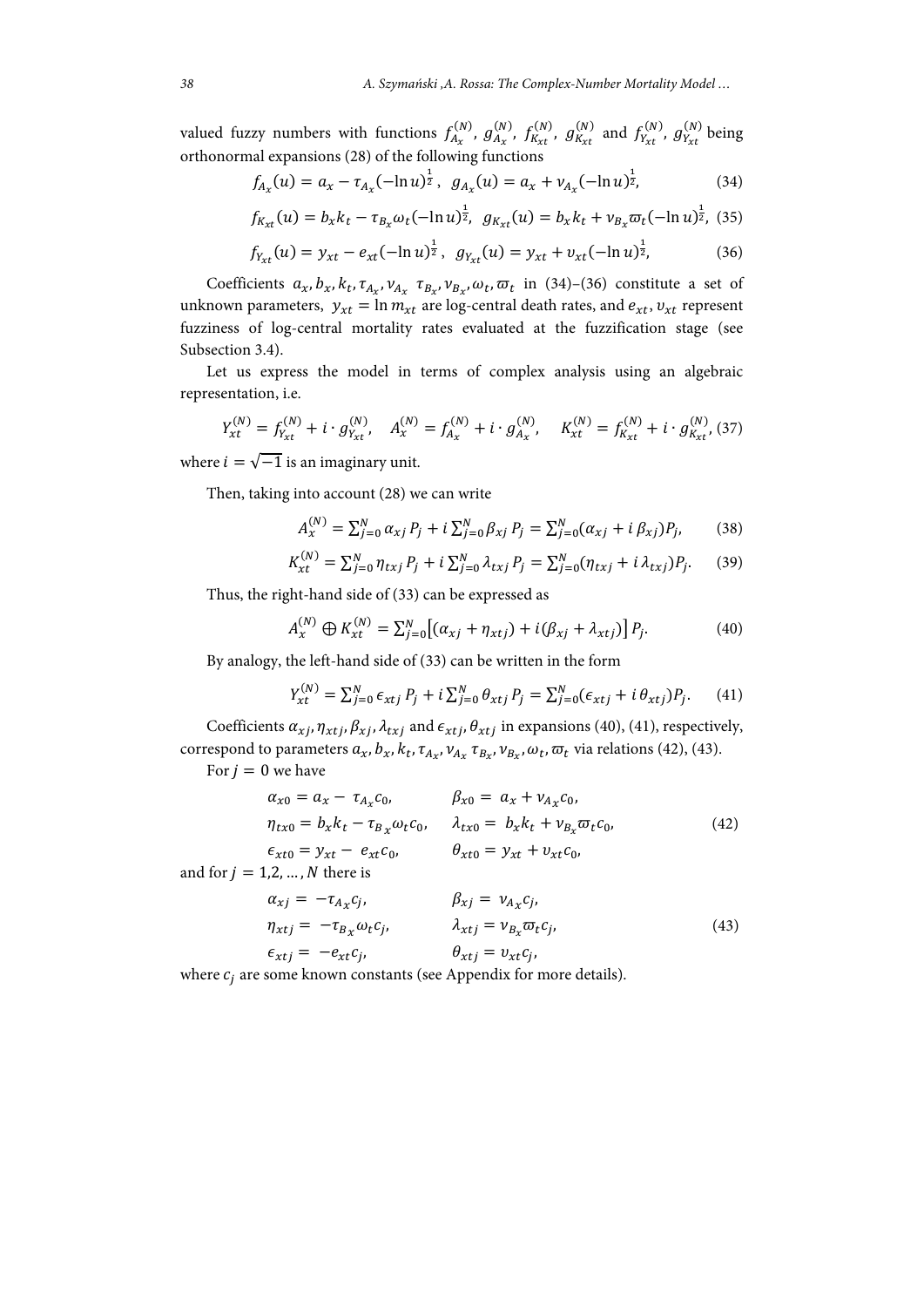For 
$$
j = 0,1,2,3
$$
 we get  $c_0 = \frac{\sqrt{\pi}}{2}$ ,  $c_1 = \sqrt{3\pi} \left(\frac{1}{2\sqrt{2}} - \frac{1}{2}\right)$ ,  $c_2 = \sqrt{5\pi} \left(\frac{1}{\sqrt{3}} - \frac{3}{2\sqrt{2}} + \frac{1}{2}\right)$ ,  $c_3 = \sqrt{7\pi} \left(-\frac{5}{\sqrt{3}} + \frac{15}{4\sqrt{2}} - \frac{3}{4\sqrt{2}} + \frac{3}{4}\right)$ .

## **3.3. Estimation of the model parameters**

To estimate parameters of the CNMM model we apply the metric in the Hilbert space  $L_2(0,1)$  between the left and right-hand sides of (33), i.e. between  $Y_{xt}^{(N)}$  and  $A_x^{(N)} \oplus K_{xt}^{(N)}$ . The estimation problem requires minimizing functional  $F^{(N)}$  in the Hilbert space  $L_2(0,1)$  of the form

$$
F^{(N)} = \sum_{x=0}^{X} \sum_{t=1}^{T} \left\| Y_{xt}^{(N)} \ominus \left( A_x^{(N)} \oplus K_{xt}^{(N)} \right) \right\|^2.
$$
 (44)

Thus,  $Y_{xt}^{(N)} \ominus (A_x^{(N)} \oplus K_{xt}^{(N)})$  can be expressed as  $Y_{xt}^{(N)} \ominus (A_x^{(N)} \oplus K_{xt}^{(N)}) =$  $=\sum_{j=0}^{N} [\epsilon_{xtj} - (\alpha_{xj} + \eta_{xtj}) + i(\theta_{xtj} - (\beta_{xj} + \lambda_{xtj}))]P_j$ . (45)

After some rearrangements, we get

$$
F^{(N)} = \sum_{x=0}^{X} \sum_{t=1}^{T} \left\| Y_{xt}^{(N)} \ominus \left( A_x^{(N)} \oplus K_{xt}^{(N)} \right) \right\|^2 = \sum_{x=0}^{X} \sum_{t=1}^{T} \left\| \sum_{j=0}^{N} \left[ \epsilon_{xtj} - (\alpha_{xj} + \eta_{xtj}) + i((\theta_{xtj} - (\beta_{xj} + \lambda_{xtj})) \right] P_j \right\|^2.
$$
\n(46)

Using Pythagorean theorem for the Hilbert space of complex functions, i.e.

$$
\left\| \sum_{j=0}^{N} \alpha_{j} P_{j} \right\|^{2} = \sum_{j=0}^{N} \left| \alpha_{j} \right|^{2}, \tag{47}
$$

the criterion function  $F^{(N)}$  takes the form

$$
F^{(N)} = \sum_{x=0}^{X} \sum_{t=1}^{T} \sum_{j=0}^{N} \left[ \epsilon_{xtj} - (\alpha_{xj} + \eta_{xtj}) + i(\theta_{xtj} - (\beta_{xj} + \lambda_{xtj})) \right]^2 =
$$
  

$$
\sum_{x=0}^{X} \sum_{t=1}^{T} \sum_{j=0}^{N} \left\{ \left[ \epsilon_{xtj} - (\alpha_{xj} + \eta_{xtj}) \right]^2 + \left[ \theta_{xtj} - (\beta_{xj} + \lambda_{xtj}) \right]^2 \right\}.
$$
 (48)

On the basis of relations (42) and (43), we have also

$$
F^{(N)} = \sum_{x=0}^{X} \sum_{t=1}^{T} [y_{xt} - a_x - b_x k_t + c_0(-e_{xt} + \tau_{A_x} + \tau_{B_x} \omega_t)]^2 +
$$
  
\n
$$
\sum_{x=0}^{X} \sum_{t=1}^{T} [y_{xt} - a_x - b_x k_t + c_0(v_{xt} - v_{A_x} - v_{B_x} \omega_t)]^2 +
$$
  
\n
$$
D^{(N)} \sum_{x=0}^{X} \sum_{t=1}^{T} \{(-e_{xt} + \tau_{A_x} + \tau_{B_x} \omega_t)^2 + (v_{xt} - v_{A_x} - v_{B_x} \omega_t)^2\},
$$
  
\n(49)

where  $D^{(N)} = \sum_{j=1}^{N} c_j^2$ .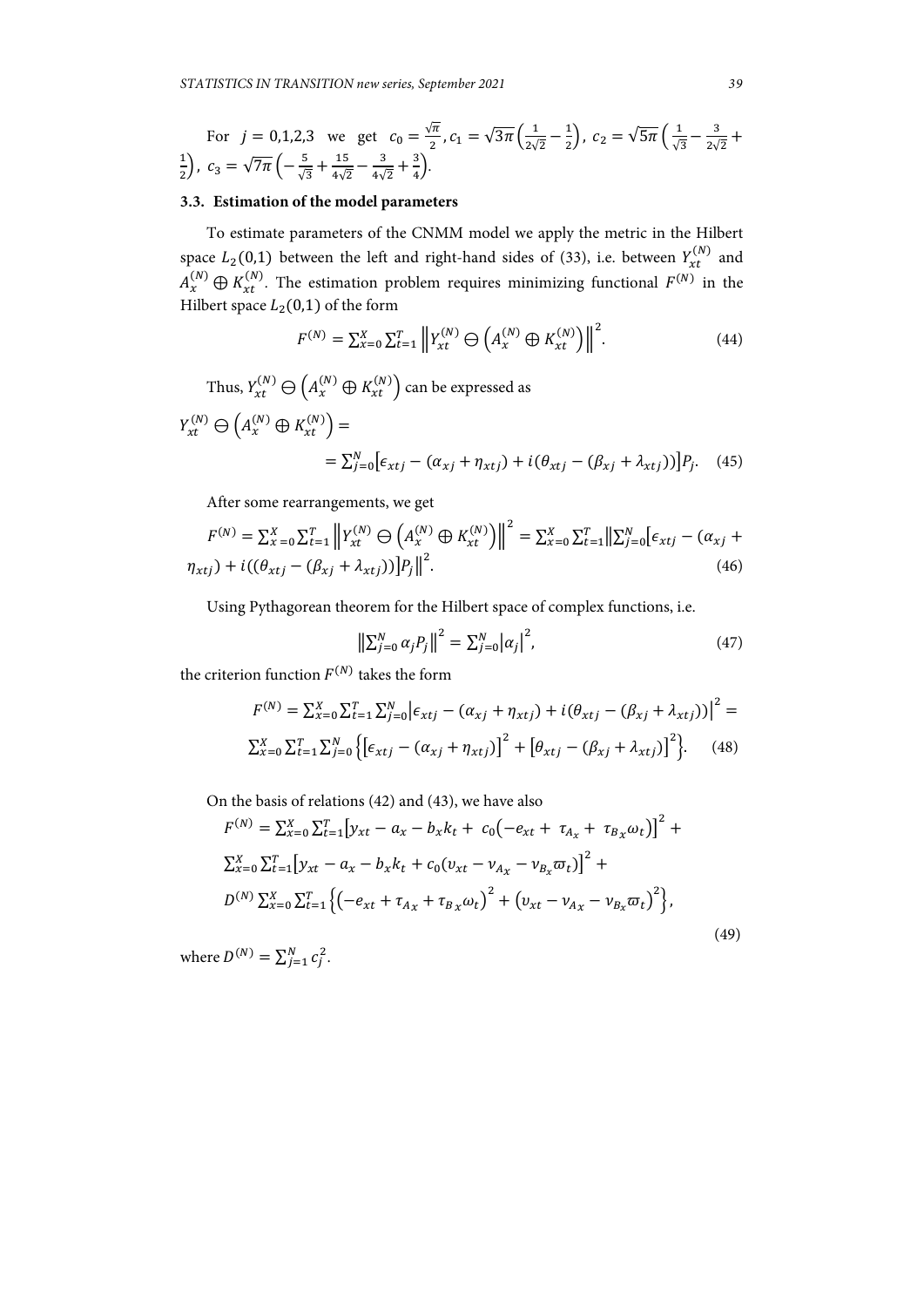The criterion function  $F^{(N)}$  can also be written as

$$
F^{(N)} = \sum_{x=0}^{X} \sum_{t=1}^{T} \left[ 2(y_{xt} - a_x - b_x k_t)^2 + C^{(N)}(e_{xt} - \tau_{A_x} - \tau_{B_x} \omega_t)^2 + C^{(N)}(v_{xt} - v_{A_x} - v_{B_x} \overline{\omega}_t)^2 - 2c_0(y_{xt} - a_x - b_x k_t)(e_{xt} - \tau_{A_x} - \tau_{B_x} \omega_t) + 2c_0(y_{xt} - a_x - b_x k_t)(v_{xt} - v_{A_x} - v_{B_x} \overline{\omega}_t) \right],
$$
\n(50)

where  $C^{(N)} = c_0^2 + D^{(N)}$ .

To satisfy identifiability of the model, we impose constraints analogous to (3) as well as some additional constraints, i.e.

$$
\sum_{t=1}^{T} k_t = 0, \quad \sum_{x=0}^{X} b_x = 1,
$$
  

$$
\sum_{x=0}^{X} \tau_{B_x} = 1, \quad \sum_{x=0}^{X} \nu_{B_x} = 1,
$$
  

$$
\sum_{t=1}^{T} \omega_t = C, \quad \sum_{t=1}^{T} \overline{\omega}_t = D,
$$
 (51)

where  $C, D > 0$  are some fixed constants.

Moreover, we impose also boundary constraints of the form

$$
\sum_{t=1}^{T} y_{xt} = \sum_{t=1}^{T} (a_x + b_x k_t), \quad \sum_{x=0}^{X} y_{xt} = \sum_{x=0}^{X} (a_x + b_x k_t), \tag{52}
$$

$$
\sum_{t=1}^{T} e_{xt} = \sum_{t=1}^{T} (\tau_{A_x} + \tau_{B_x} \omega_t), \quad \sum_{x=0}^{X} e_{xt} = \sum_{x=0}^{X} (\tau_{A_x} + \tau_{B_x} \omega_t), \quad (53)
$$

$$
\sum_{t=1}^{T} v_{xt} = \sum_{t=1}^{T} \left( \nu_{A_x} + \nu_{B_x} \overline{\omega}_t \right), \quad \sum_{x=0}^{X} v_{xt} = \sum_{x=0}^{X} \left( \nu_{A_x} + \nu_{B_x} \overline{\omega}_t \right). \tag{54}
$$

It follows from requirements  $(51)-(54)$  that the following equalities hold

$$
a_x = \frac{1}{T} \sum_{t=1}^T y_{xt},\tag{55}
$$

$$
k_t = \sum_{x=0}^{X} (y_{xt} - a_x), \tag{56}
$$

$$
\tau_{A_x} = \frac{1}{T} \sum_{t=1}^{T} e_{xt} - \frac{c}{T} \tau_{B_x}, \ \ v_{A_x} = \frac{1}{T} \sum_{t=1}^{T} v_{xt} - \frac{D}{T} v_{B_x}.
$$
 (57)

$$
\omega_t = \sum_{x=0}^{X} (e_{xt} - \tau_{A_x}), \quad \overline{\omega}_t = \sum_{x=0}^{X} (v_{xt} - v_{A_x}). \tag{58}
$$

Partial derivatives of  $F^{(N)}$  with respect to the remaining parameters  $b_x$  and  $\tau_{B_x}, \nu_{B_x}$  are of the form

$$
\frac{\partial F^{(N)}}{\partial b_x} = -\sum_{t=1}^T k_t \{ 4(y_{xt} - a_x - b_x k_t) - 2c_0 \left[ (e_{xt} - \tau_{A_x} - \tau_{B_x} \omega_t) - (y_{xt} - \nu_{A_x} - \nu_{B_x} \overline{\omega}_t) \right] \},
$$
\n(59)

$$
\frac{\partial F^{(N)}}{\partial \tau_{B_X}} = -2 \sum_{t=1}^T \omega_t \Big[ C^{(N)} \big( e_{xt} - \tau_{A_X} - \tau_{B_X} \omega_t \big) - c_0 \big( y_{xt} - a_x - b_x k_t \big) \Big], \quad (60)
$$

$$
\frac{\partial F^{(N)}}{\partial v_{B_X}} = -2 \sum_{t=1}^T \varpi_t \Big[ C^{(N)} \big( v_{xt} - v_{A_x} - v_{B_x} \varpi_t \big) + c_0 \big( y_{xt} - a_x - b_x k_t \big) \Big]. \tag{61}
$$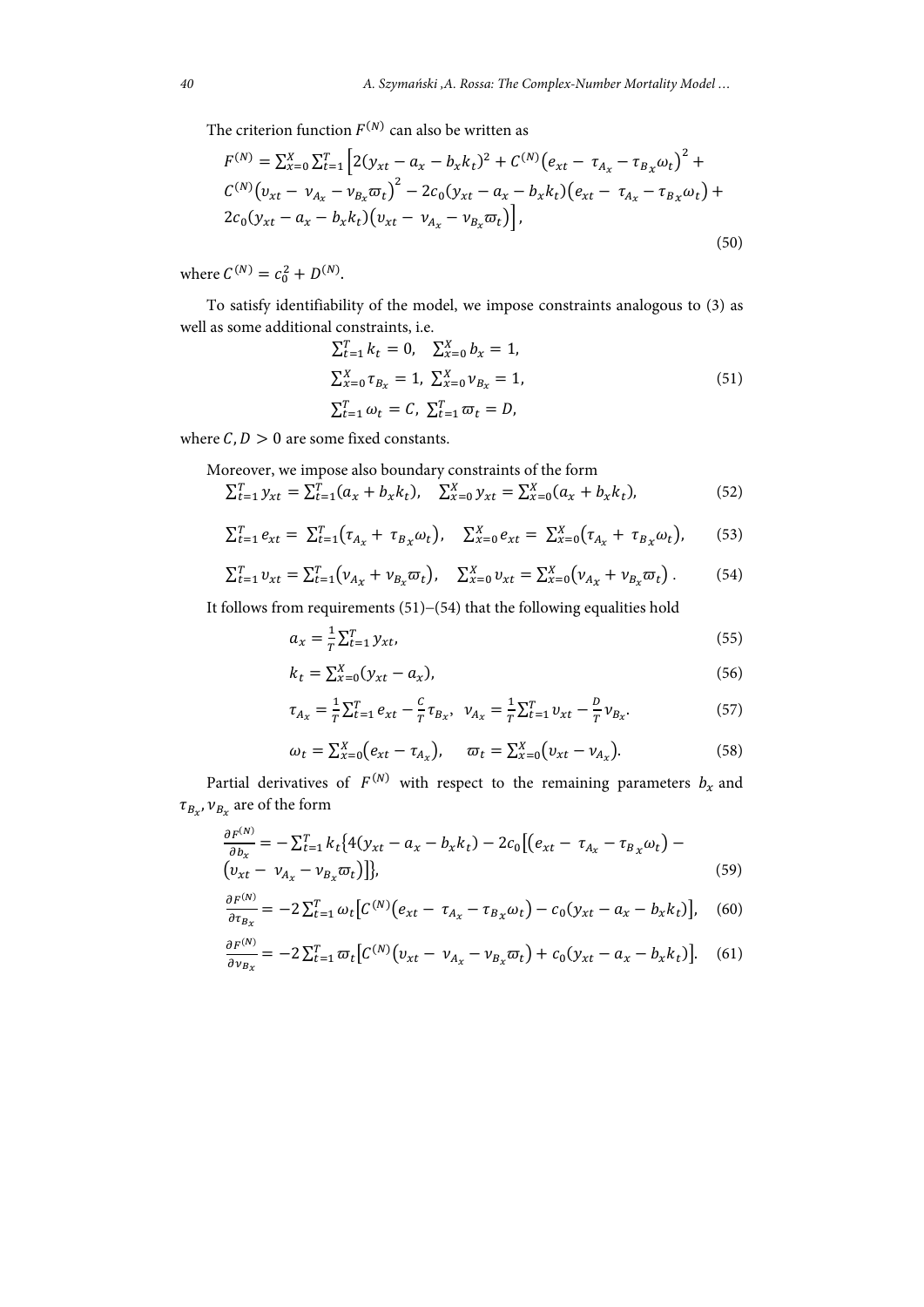Setting  $(59)-(61)$  equal to zero we receive

$$
b_x = \frac{\sum_{t=1}^{T} k_t [2y_{xt} - c_0(e_{xt} - v_{xt} - \tau_{B_x} \omega_t + v_{B_x} \omega_t)]}{2\sum_{t=1}^{T} k_t^2},
$$
(62)

$$
\tau_{B_{\chi}} = \frac{C^{(N)} \sum_{t=1}^{T} \omega_t (e_{xt} - \tau_{A_{\chi}}) - c_0 \sum_{t=1}^{T} \omega_t (y_{xt} - a_x - b_x k_t)}{C^{(N)} \sum_{t=1}^{T} \omega_t^2},
$$
(63)

$$
\nu_{B_x} = \frac{C^{(N)} \sum_{t=1}^T \varpi_t (v_{xt} - v_{A_x}) + c_0 \sum_{t=1}^T \varpi_t (y_{xt} - a_x - b_x k_t)}{C^{(N)} \sum_{t=1}^T \varpi_t^2}.
$$
(64)

The exact solution can be found using an iterative procedure. After choosing a set of starting values for unknown parameters, expressions  $(57)$ ,  $(58)$  and  $(62)-(64)$  can be computed sequentially using the most recent set of estimates.

It is worth noting that coefficients  $k_t$ ,  $b_x$ ,  $\tau_{B_x}$ ,  $v_{B_x}$ ,  $\omega_t$ ,  $\overline{\omega}_t$  satisfy conditions (51). Indeed, we have

$$
\sum_{t=1}^{T} k_t = \sum_{t=1}^{T} \sum_{x=0}^{X} (y_{xt} - a_x) = \sum_{t=1}^{T} \sum_{x=0}^{X} y_{xt} - \sum_{x=0}^{X} \sum_{t=1}^{T} \left(\frac{1}{T} \sum_{t=1}^{T} y_{xt}\right) = \sum_{t=1}^{T} \sum_{x=0}^{X} y_{xt} - \sum_{x=0}^{X} \sum_{t=1}^{T} y_{xt} = 0,
$$
\n(65)

and similarly, there is

$$
\sum_{x=0}^{X} \tau_{B_x} = \frac{1}{C^{(N)} \sum_{t=1}^{T} \omega_t^2} \sum_{x=0}^{X} \left[ C^{(N)} \sum_{t=1}^{T} \omega_t (e_{xt} - \tau_{A_x}) - c_0 \sum_{t=1}^{T} \omega_t (y_{xt} - a_x - b_x k_t) \right] = \frac{1}{C^{(N)} \sum_{t=1}^{T} \omega_t^2} \left[ C^{(N)} \sum_{t=1}^{T} \omega_t \sum_{x=0}^{X} (e_{xt} - \tau_{A_x}) - c_0 \sum_{t=1}^{T} \omega_t \sum_{x=0}^{X} (y_{xt} - a_x) + c_0 \sum_{x=0}^{X} b_x \sum_{t=1}^{T} \omega_t k_t \right].
$$
\n(66)

From (51), (56), (58) we have  $\sum_{x=0}^{X} b_x = 1$ ,  $\sum_{x=0}^{X} (y_{xt} - a_x) = k_t$ ,  $\sum_{x=0}^{X} (e_{xt} - a_x)$  $\tau_{A_x}$ ) =  $\omega_t$ . Thus, we can write

$$
\sum_{x=0}^{X} \tau_{B_x} = \frac{1}{C^{(N)} \sum_{t=1}^{T} \omega_t^2} \left[ C^{(N)} \sum_{t=1}^{T} \omega_t^2 - c_0 \sum_{t=1}^{T} \omega_t k_t + c_0 \sum_{t=1}^{T} \omega_t k_t \right] = 1. (67)
$$

We also have

$$
\sum_{t=1}^{T} \omega_t = \sum_{t=1}^{T} \sum_{x=0}^{X} (e_{xt} - \tau_{A_x}) = \sum_{x=0}^{X} \sum_{t=1}^{T} (e_{xt} - \tau_{A_x}) = \sum_{x=0}^{X} \sum_{t=1}^{T} e_{xt} - T \sum_{x=0}^{X} \tau_{A_x} = \sum_{x=0}^{X} \sum_{t=1}^{T} e_{xt} - \sum_{x=0}^{X} \sum_{t=1}^{T} e_{xt} + C \sum_{x=0}^{X} \tau_{B_x} = C \cdot 1 = C.
$$
 (68)

Similar derivations refer to  $\sum_{x=0}^{X} v_{B_x}$  and  $\sum_{t=1}^{T} \varpi_t$ . Hence, there following equalities hold

$$
\sum_{x=0}^{X} \tau_{B_x} = \sum_{x=0}^{X} \nu_{B_x} = 1 \text{ and } \sum_{t=1}^{T} \omega_t = C, \sum_{t=1}^{T} \overline{\omega}_t = D. \tag{69}
$$

There is also

$$
\sum_{x=0}^{X} b_{x} = \sum_{x=0}^{X} \frac{\sum_{t=1}^{T} k_{t} [2y_{xt} + c_{0}(e_{xt} - v_{xt} - \tau_{B_{x}}\omega_{t} + v_{B_{x}}\omega_{t})]}{2\sum_{t=1}^{T} k_{t}^{2}} =
$$
\n
$$
\frac{1}{2\sum_{t=1}^{T} k_{t}^{2}} [2\sum_{t=1}^{T} k_{t} \sum_{x=0}^{X} (y_{xt} - a_{x}) + c_{0} \sum_{t=1}^{T} k_{t} \sum_{x=0}^{X} (e_{xt} - \tau_{A_{x}}) - c_{0} \sum_{t=1}^{T} k_{t} \sum_{x=0}^{X} \tau_{B_{x}} - \varpi_{t} \sum_{x=0}^{X} v_{B_{x}})].
$$
\n
$$
c_{0} \sum_{t=1}^{T} k_{t} \sum_{x=0}^{X} (v_{xt} - v_{A_{x}}) - c_{0} \sum_{t=1}^{T} k_{t} (\omega_{t} \sum_{x=0}^{X} \tau_{B_{x}} - \varpi_{t} \sum_{x=0}^{X} v_{B_{x}})].
$$
\n(70)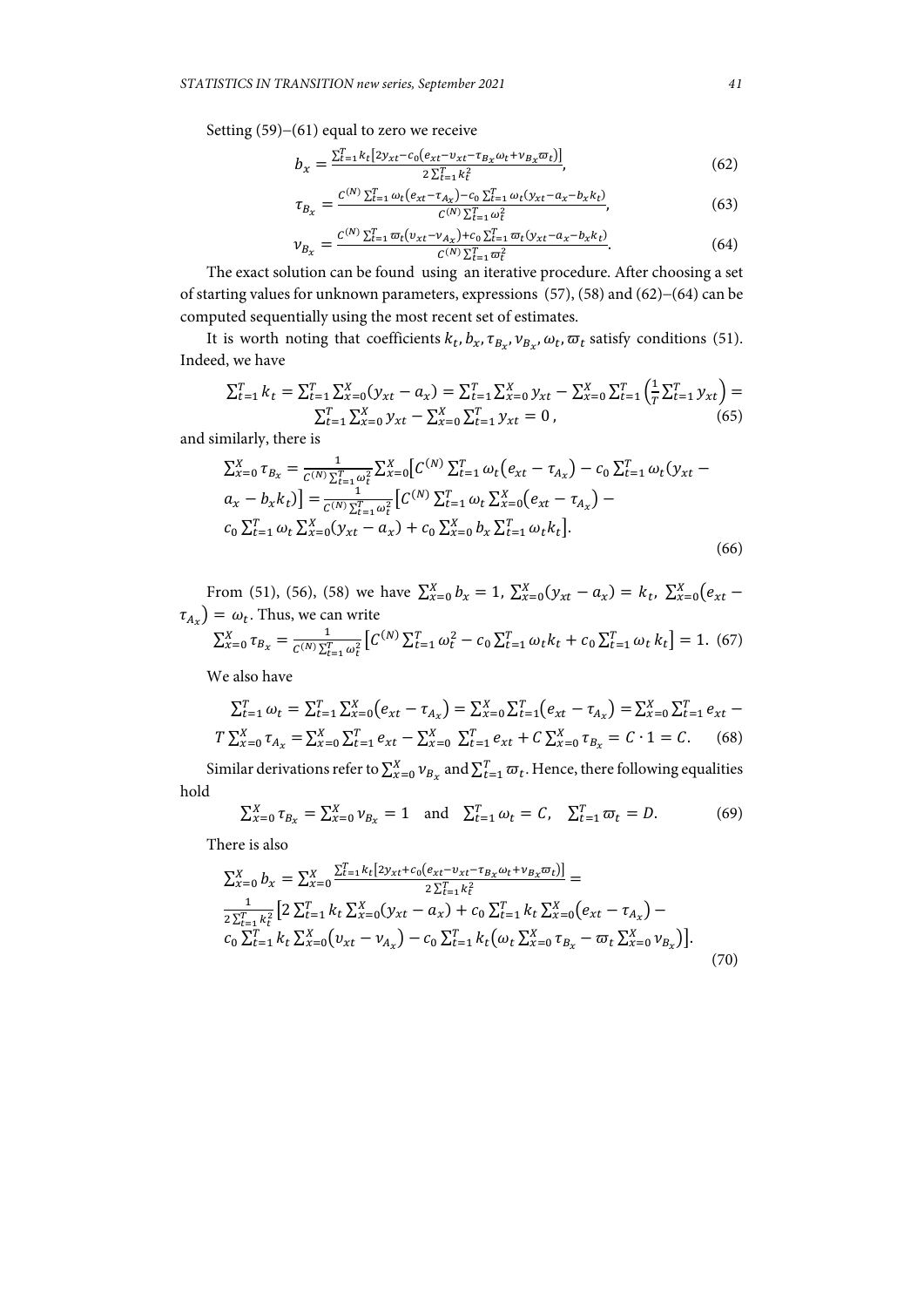Using relations (56), (58) and (51) we obtain

$$
\sum_{x=0}^{X} b_x = \frac{2\sum_{t=1}^{T} k_t^2 + c_0 \left[\sum_{t=1}^{T} k_t (\omega_t - \overline{\omega}_t) - \sum_{t=1}^{T} k_t (\omega_t - \overline{\omega}_t)\right]}{2\sum_{t=1}^{T} k_t^2} = 1.
$$
 (71)

**The special case.** Let us assume that  $e_{xt} = v_{xt}$  for  $x = 0, 2, ..., X$ ,  $t = 1, 2, ..., T$ , then the criterion function (50) reduces to

 $F^{(N)} = 2 \sum_{x=0}^{N} \sum_{t=1}^{T} \left[ (y_{xt} - a_x - b_x k_t)^2 + C^{(N)} (e_{xt} - \tau_{A_x} - \tau_{B_x} \omega_t)^2 \right]$  (72) and formulas (62) and (63) defining parameters  $b_x$  and  $\tau_{B_x}$  simplify to the following ones

$$
b_x = \frac{\sum_{t=1}^{T} k_t y_{xt}}{\sum_{t=1}^{T} k_t^2}.
$$
\n(73)

$$
\tau_{B_{\chi}} = \frac{\sum_{t=1}^{T} \omega_t (e_{xt} - \tau_{A_{\chi}})}{\sum_{t=1}^{T} \omega_t^2},\tag{74}
$$

where  $\sum_{x=0}^{X} b_x = 1$ ,  $\sum_{x=0}^{X} \tau_{B_x} = 1$ .

It follows from these derivations that the main parameters  $a_x$ ,  $b_x$ ,  $k_t$  have similar interpretation as in the standard Lee-Carter model (see Section 1). The age-related effects  $a_x$  describe the age profile of mortality, time-related effects  $k_t$  describe the overall trend of mortality, and  $b_x$  represent the mean change of log-central mortality rate  $y_{xt}$  in response to change of the time component  $k_t$ . However, the CNMM model also has additional parameters  $\tau_{A_x}, \tau_{B_x}, \omega_t$  and  $\nu_{A_x}, \nu_{B_x}, \omega_t$  treated as fuzziness of the model parameters. They will be used to determine the fuzziness boundaries of mortality forecasts.

#### **3.4. Data fuzzification**

There are several methods proposed to fuzzify the data. One of them is an approach proposed by Koissi and Shapiro (2006) discussed in Subsection 2.1.

What we propose here is to consider a modified version of the Koissi-Shapiro fuzzification method. Let the fuzziness parameters  $e_{xt}$  and  $v_{xt}$  satisfy the following respective equations for each fixed *x*

$$
e_{xt} = s_{0x} + s_{1x}t, \ v_{xt} = r_{0x} + r_{1x}t, \qquad t = 1, 2, ..., T,
$$
 (75)

where  $s_{0x}$ ,  $s_{1x}$ ,  $r_{0x}$ ,  $r_{1x}$  are found by solving the following optimization problem

minimize 
$$
\sum_{t=1}^{T} (e_{xt} + v_{xt}) = T \cdot (s_{0x} + r_{0x}) + (s_{1x} + r_{1x}) \sum_{t=1}^{T} t
$$
, (76)

subject to the constraints

$$
a_x + b_x \cdot k_t + (s_{0x} + s_{1x}t) \ge \ln m_{xt}, \ t = 1, 2, ..., T,
$$
 (77)

$$
a_x + b_x \cdot k_t - (r_{0x} + r_{1x}t) \le \ln m_{xt}, \ t = 1, 2, ..., T,
$$
 (78)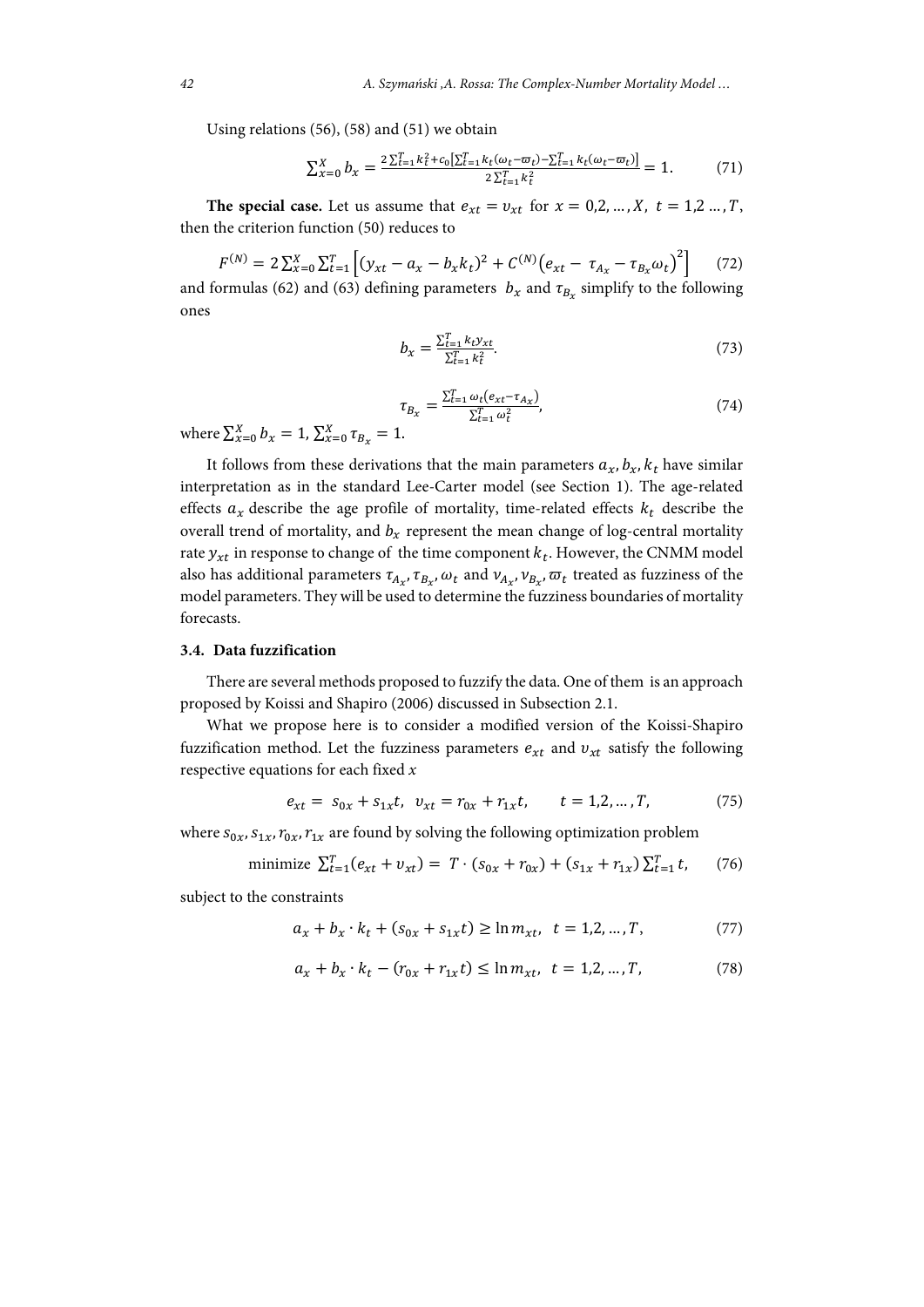where  $a_x$ ,  $k_t$ ,  $b_x$  are defined in (55), (56) and (73), and  $s_{0x}$ ,  $s_{1x} \ge 0$  as well as  $r_{0x}$ ,  $r_{1x} \ge$ 0 are the smallest values satisfying inequalities (77) and (78), respectively. Once, the coefficients  $s_{0x}$ ,  $s_{1x}$ ,  $r_{0x}$ ,  $r_{1x}$  are found, the fuzziness parameters  $e_{xt}$  and  $v_{xt}$  can be determined from equations (75).

## **3.5. Mortality prediction**

To forecast log-central mortality rates, time component  $k_t$  can be viewed, analogously to the Lee-Carter approach, as a stochastic process. The estimated or forecasted values  $\hat{y}_{xt}$  of log-central death rates  $y_{xt}$  will be derived for from the following formula

$$
\hat{y}_{xt} = a_x + b_x k_t, \tag{79}
$$

where  $a_x$ ,  $b_x$  are time invariant, and  $k_t$  is a time dependent component. For  $t > T$ , the time component will be forecasted via a time series model of the form

$$
k_t = \delta + k_{t-1} + \zeta_t,\tag{80}
$$

with  $\delta$  and  $\zeta_t$ 's denoting, respectively, a drift and independent and identically distributed Gaussian random terms.

Similar approach applies to parameters  $e_{xt}$ ,  $v_{xt}$  expressing fuzziness of log-central death rates. The estimated or forecasted values  $\hat{e}_{xt}$ ,  $\hat{v}_{xt}$  will be derived from the following formulas

$$
\hat{e}_{xt} = \tau_{A_x} + \tau_{B_x} \omega_t, \qquad \hat{v}_{xt} = \nu_{A_x} + \nu_{B_x} \overline{\omega}_t, \tag{81}
$$

where  $\tau_{A_{\star}}, \tau_{B_{\star}}, \nu_{A_{\star}}, \nu_{B_{\star}}$  are time invariant, while  $\omega_t, \varpi_t$  are time dependent model parameters. Thus, for  $t > T$ , both  $\omega_t$  and  $\overline{\omega}_t$  will be forecasted using the following time series models

$$
\omega_t = \mu + \omega_{t-1} + \varsigma_t, \quad \varpi_t = \gamma + \varpi_{t-1} + \xi_t,\tag{82}
$$

with  $\mu$ ,  $\gamma$  denoting some drifts and  $\zeta_t$ ,  $\xi_t$  denoting independent and identically distributed Gaussian random terms.

The ML estimates  $\hat{\delta}$ ,  $\hat{\mu}$ ,  $\hat{\gamma}$  of parameters  $\delta$ ,  $\mu$ ,  $\gamma$  are as follows

$$
\hat{\delta} = \frac{k_T - k_1}{T - 1}, \qquad \hat{\mu} = \frac{\omega_T - \omega_1}{T - 1}, \quad \hat{\gamma} = \frac{\omega_T - \omega_1}{T - 1}.
$$
\n(83)

#### **3.6. The case study**

To illustrate theoretical discussions presented in this section, the estimates of  $a_x, b_x, k_t$  and  $\tau_{A_x}, \tau_{B_x}, \omega_t, \nu_{A_x}, \nu_{B_x}, \overline{\omega}_t$  were estimated using the real mortality data. Next, the *ex-post* forecasts from the model (33) were derived and the prediction accuracy with results yielded by the Lee-Carter model compared.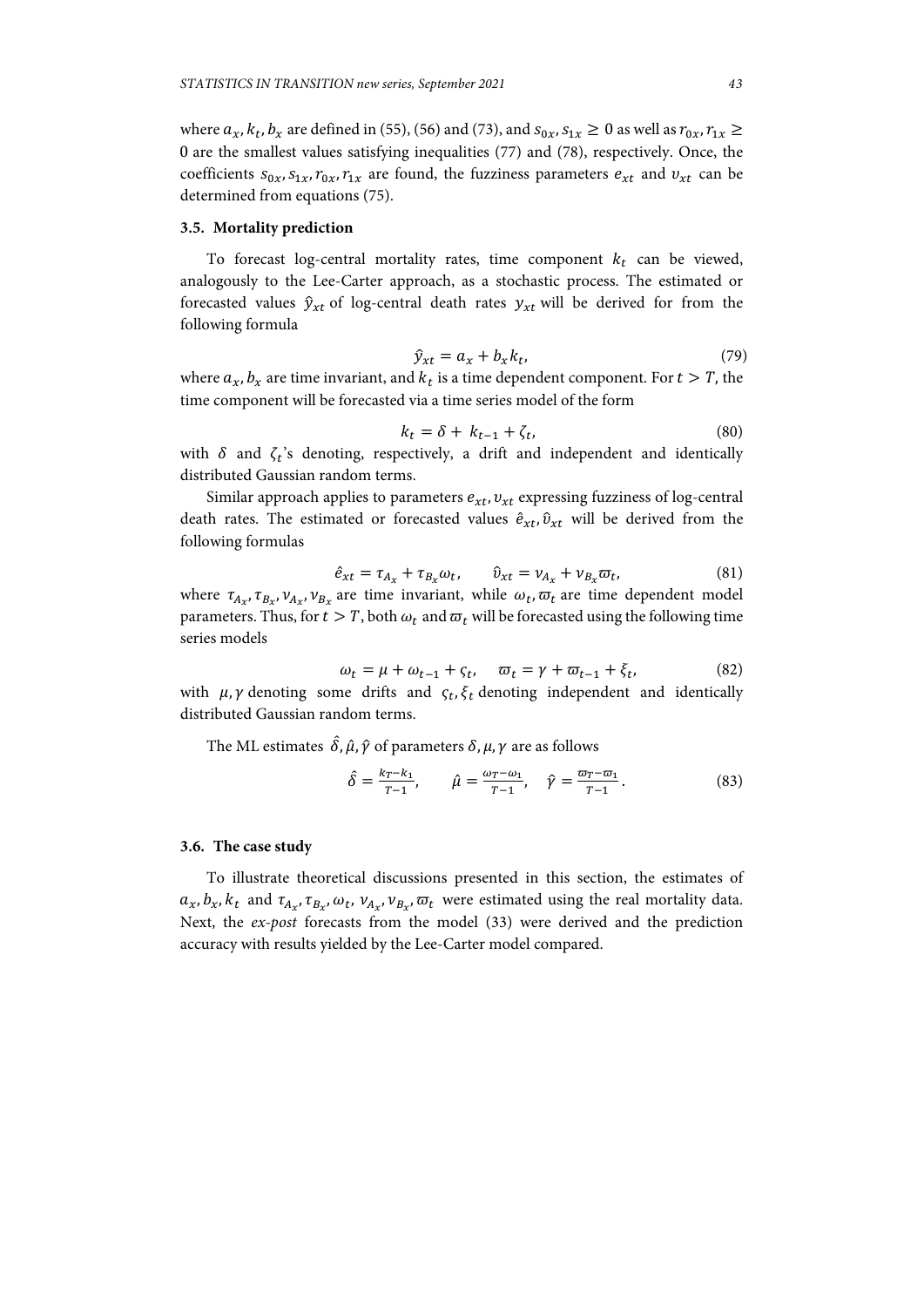The analysis was based on the central death rates in Poland from the years 1965– 2019. For computational reasons, age-specific death rates multiplied by 1000 were used. The necessary data were sourced from the Human Mortality Database (www.mortality.org), separately for males and females. The 2014–2019 death rates served the purpose of evaluating predicted rates and were not used in the estimation. Estimates of the parameters were obtained using scaled central death rates for males and females recorded in the years 1965–2013. To ensure the clarity of data presentation, estimates of  $a_x$ ,  $b_x$ ,  $k_t$ 's vs.  $x$  or  $t$  are plotted in the separate Figures 3–5.



**Figure 3.** Estimates of parameters  $a_x$ ,  $x = 0,1,2,...,X$  (Poland, males and females) Source: Developed by the authors.

Curves illustrated in Figure 3 show the average profiles of mortality for males and females over the age range  $[0,100]$ . Both curves exhibit a typical "bath tube" shapes with high values around the infant ages, followed by minimal rates at the childhood ages, higher accidental mortality at young adulthood ages and increasing mortality at adulthood and old ages with nearly constant rate of increase. The "accident hump" at adolescence stands for higher mortality rates due to accidental deaths caused by augmented risk-taking behaviour as well as increased suicide rates. Note that the more demonstrable hump refers to the subpopulation of males.

The arrangement of curves in Figure 4 shows that log-central mortality rates for males in young and old age groups are more sensitive to temporal changes in mortality than analogous rates for females. The reverse relationship applies to other age groups.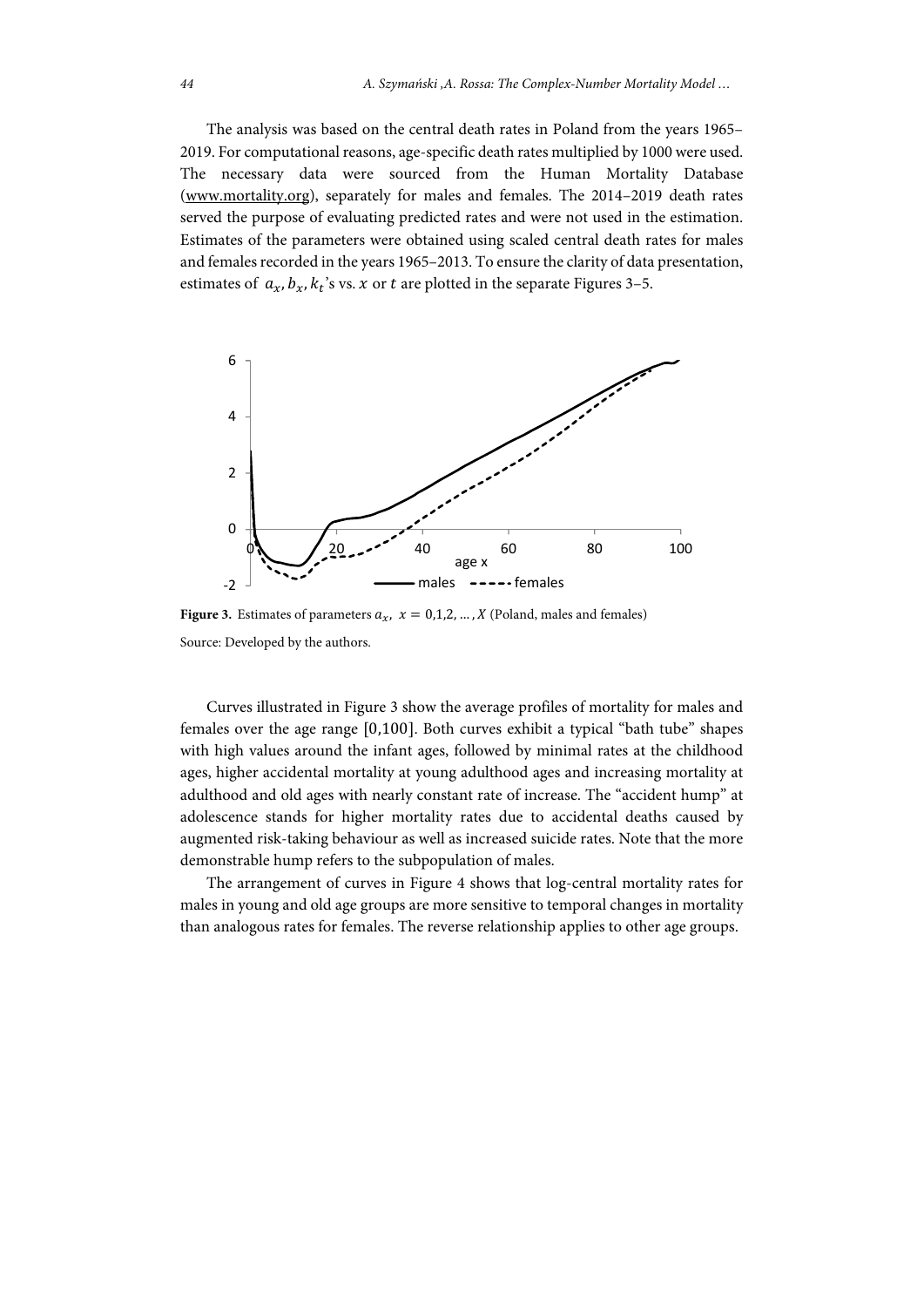

**Figure 4.** Estimates of parameters  $b_x$ ,  $x = 0,1,2,...,X$  (Poland, males and females) Source: Developed by the authors.



**Figure 5.** Estimates of parameters  $k_t$ ,  $t = 1,2, ..., T$  (Poland, males and females) and forecasts up to 2019

Source: Developed by the authors.

Figure 5 illustrates the trend of mortality both for males and females and forecasts up to 2019. It can be seen that curves are generally decreasing, with the decline being faster for women. However, the trend in mortality before 1991 shows a slight flattening, apart from certain fluctuations, which can be explained by the health crisis of the 1970s and 1980s in Poland.

Figures  $6-11$  exhibit both the real and estimated mortality rates for selected age groups. Estimates of log-central death rates  $y_{xt}$  were obtained for males and females by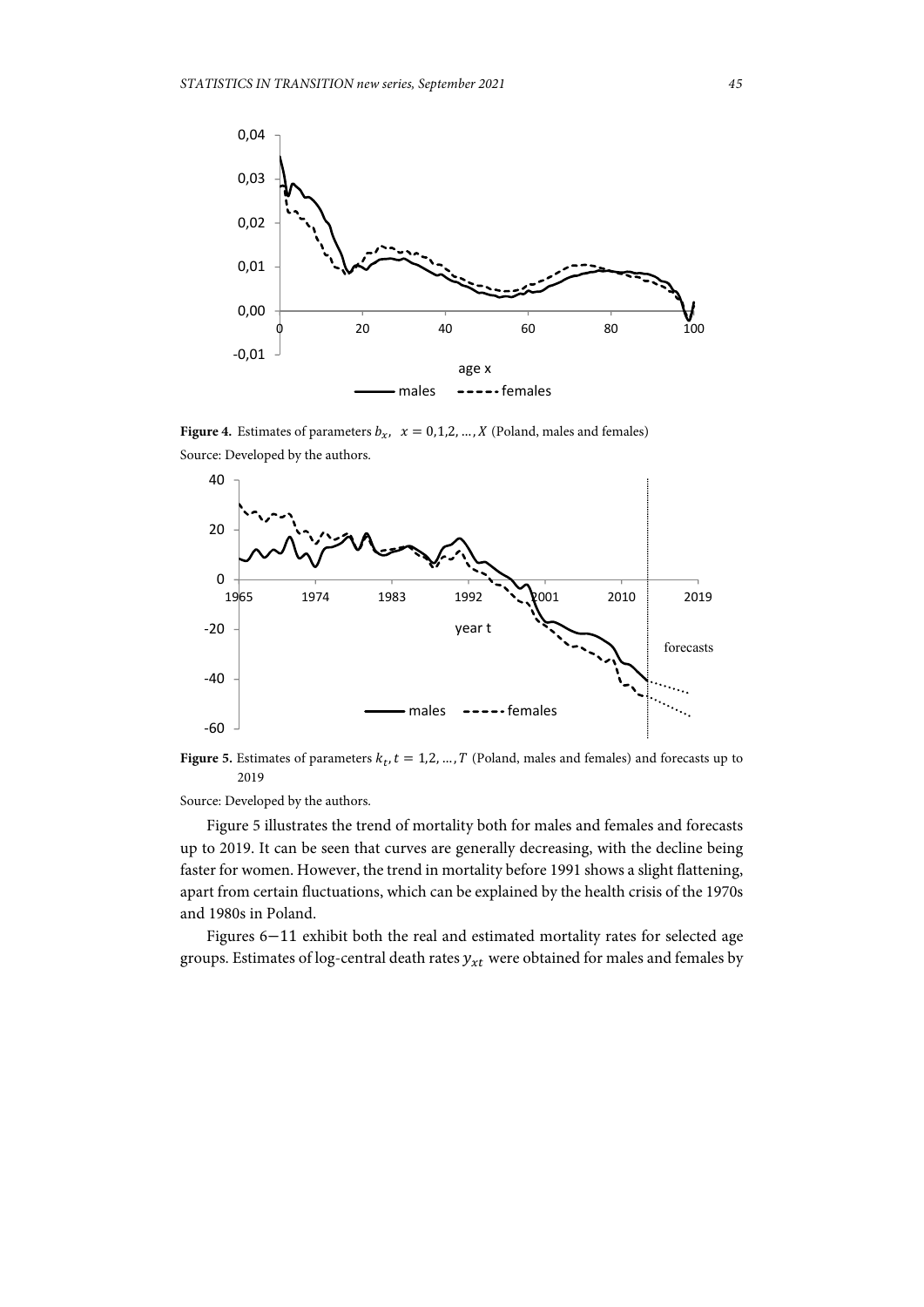using formula (79). In this case, as before, the estimation period was 1965-2013 and the period of  $ex$ -post forecasts spanned the years 2014–2019. Forecasts of  $k_t$  after 2013 were determined from the model (80). Similar models (81), (82) were used to estimate and forecast fuzziness parameters  $e_{xt}$ ,  $v_{xt}$  necessary to determine fuzziness boundaries for mortality forecasts up to 2019.



**Figure 6.** The real and predicted log-central death rates obtained with the LC and CNMM models together with the fuzziness areas (Poland, males aged 0 years)

Source: Developed by the authors.



**Figure 7.** The real and predicted log-central death rates obtained with the LC and CNMM models together with the fuzziness boundaries (Poland, females aged 0 years)

Source: Developed by the authors.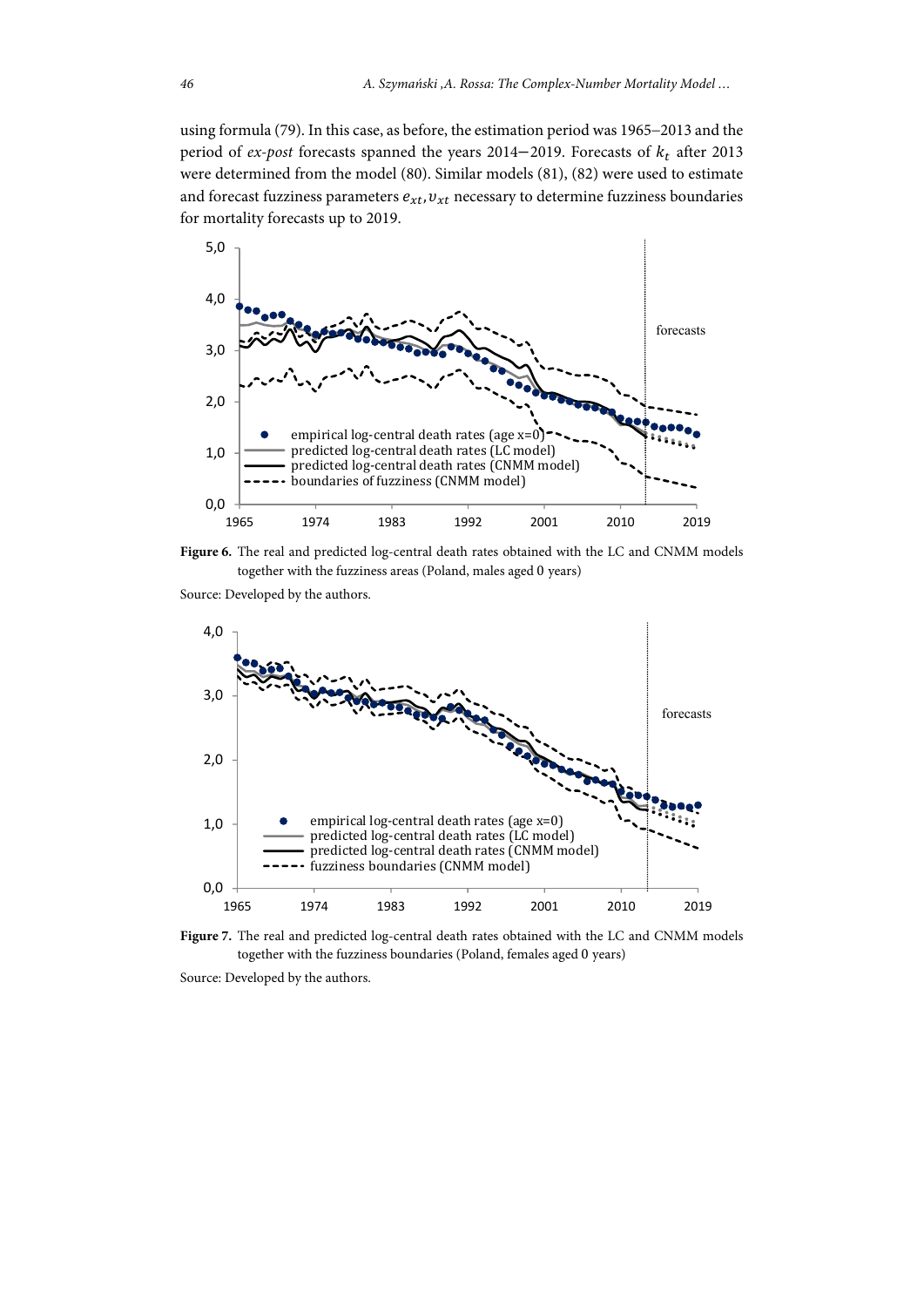



Source: Developed by the authors.



Figure 9. The real and predicted log-central death rates obtained with the LC and CNMM models together with the fuzziness boundaries (Poland, females at the age of 30 years)

Source: Developed by the authors.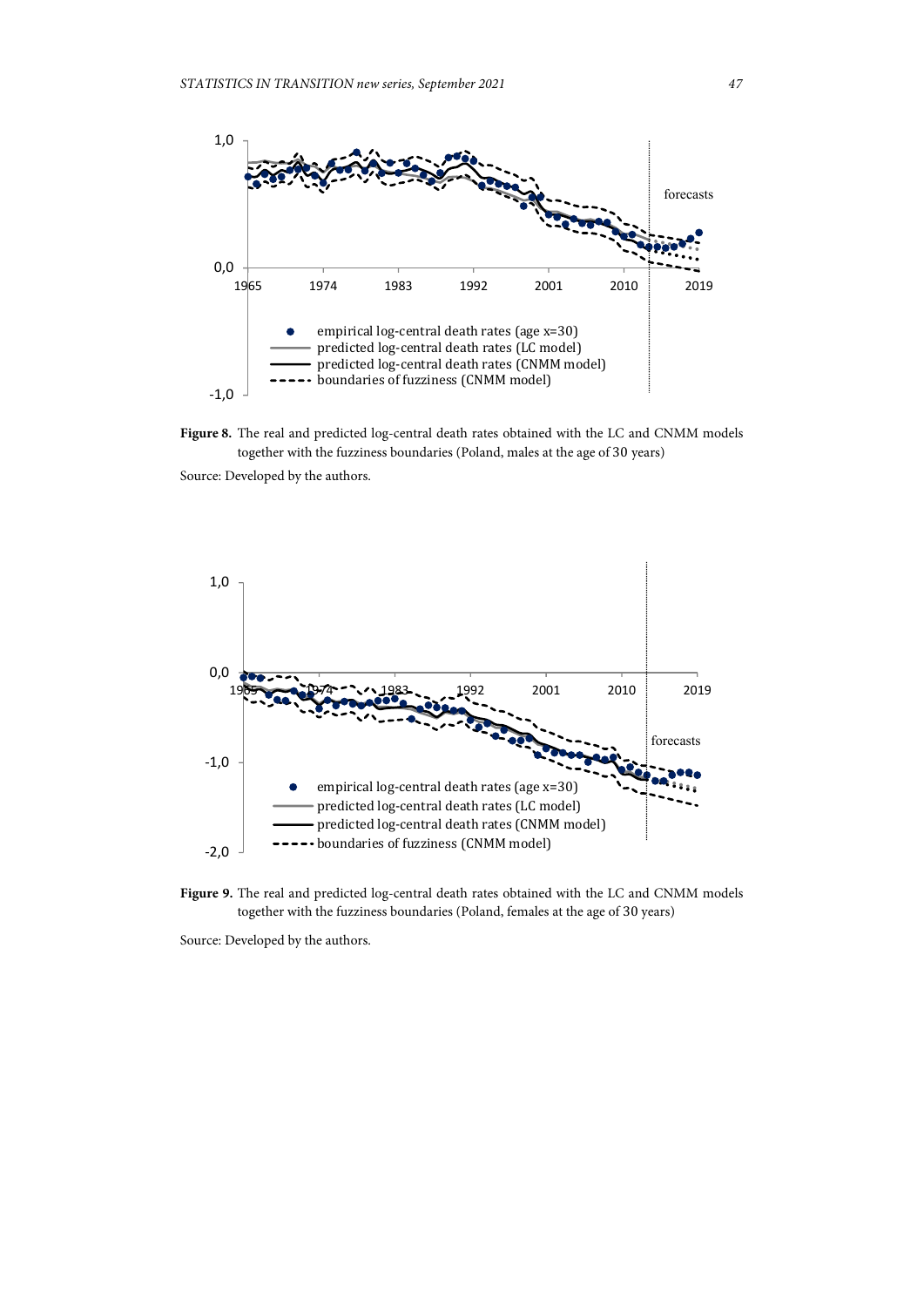

**Figure 10.** The real and predicted log-central death rates obtained with the LC and CNMM models together with the fuzziness boundaries (Poland, males at the age of 60 years)

Source: Developed by the authors.



**Figure 11.** The real and predicted log-central death rates obtained with the LC and CNMM models together with the fuzziness boundaries (Poland, females at the age of 60 years)

Source: Developed by the authors.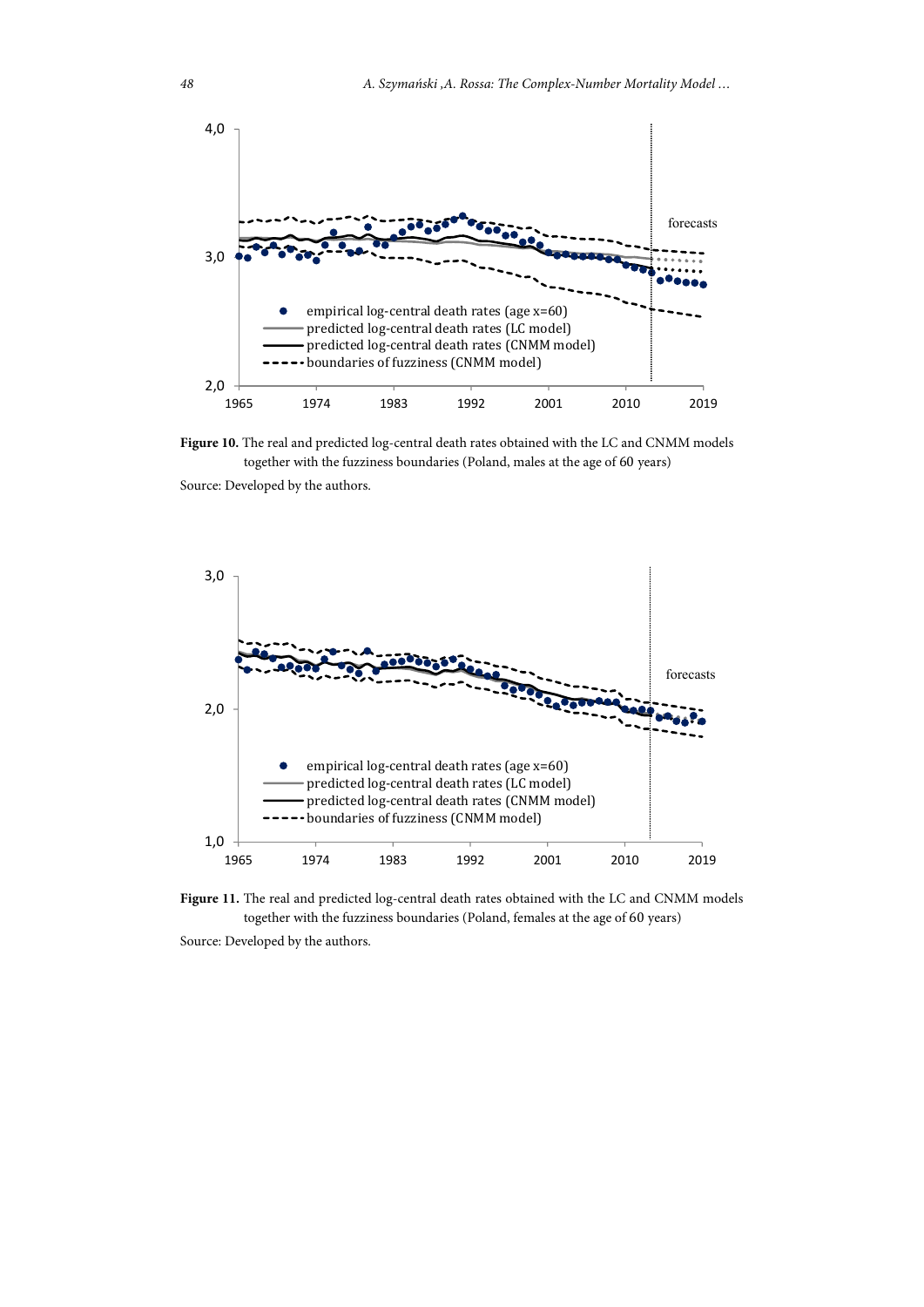The CNMM model as well as the LC model were then compared using *ex-post* mean squared prediction error  $(MSE)$  based on the differences between real and estimated log-central mortality rates, i.e.

$$
MSE_t = \sqrt{\frac{1}{X+1} \sum_{x=0}^{X} (y_{xt} - \hat{y}_{xt})^2}, \quad t > T,
$$
\n(84)

where  $\hat{y}_{xt}$  are estimated log-central death rates obtained from the CNMM or LC model.

**Table 1.** Prediction accuracy of the LC model vs. the CNMM model in terms of the *ex-post* MSE errors

| Year           | <b>Males</b> |             | <b>Females</b> |             |
|----------------|--------------|-------------|----------------|-------------|
|                | LC           | <b>CNMM</b> | LC             | <b>CNMM</b> |
| <b>POLAND</b>  |              |             |                |             |
| 2014           | 0.166        | 0.112       | 0.118          | 0.116       |
| 2015           | 0.152        | 0.107       | 0.111          | 0.105       |
| 2016           | 0.167        | 0.116       | 0.140          | 0.131       |
| 2017           | 0.174        | 0.124       | 0.126          | 0.125       |
| 2018           | 0.158        | 0.117       | 0.150          | 0.158       |
| 2019           | 0.171        | 0.129       | 0.134          | 0.142       |
| <b>NORWAY</b>  |              |             |                |             |
| 2014           | 0.265        | 0.243       | 0.305          | 0.302       |
| 2015           | 0.297        | 0.273       | 0.272          | 0.234       |
| 2016           | 0.294        | 0.270       | 0.255          | 0.248       |
| 2017           | 0.302        | 0.269       | 0.340          | 0.328       |
| 2018           | 0.308        | 0.283       | 0.316          | 0.310       |
| <b>CHECHIA</b> |              |             |                |             |
| 2014           | 0.227        | 0.220       | 0.230          | 0.227       |
| 2015           | 0.281        | 0.276       | 0.247          | 0.238       |
| 2016           | 0.253        | 0.247       | 0.235          | 0.222       |
| 2017           | 0.245        | 0.242       | 0.265          | 0.251       |

Source: Developed by the authors.

Table 1 summarizes the results of comparisons between the LC and CNMM models in terms of their prediction accuracy for Poland and for two selected European countries. MSE errors were assessed for those years for which the real mortality rates were available.

On the basis of the results obtained, it can be noticed that the CNMM model utilizing complex-valued fuzzy numbers provides comparable or smaller *ex-post* forecast errors, in terms of the MSE measure, than the LC model.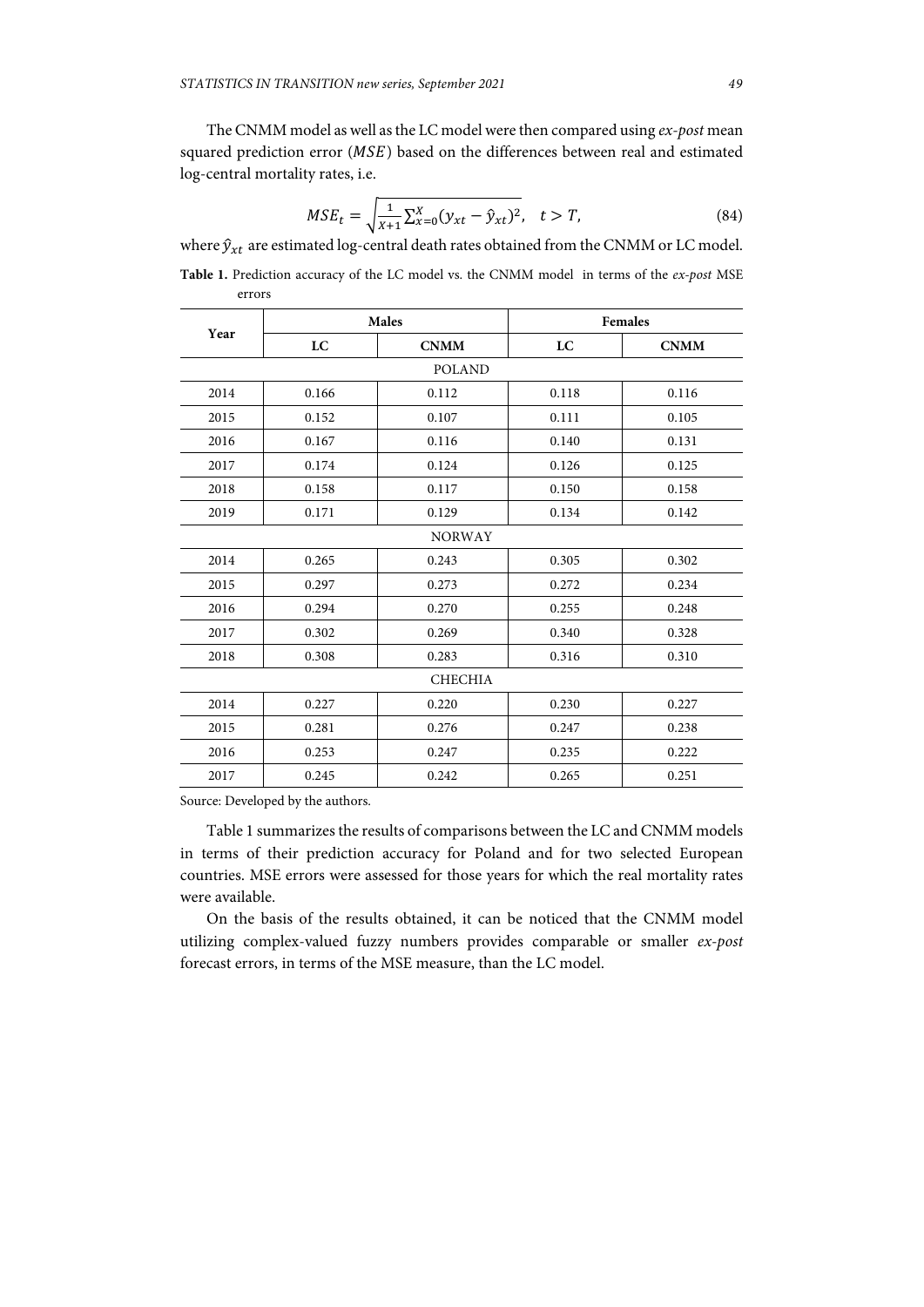# **4. Concluding remarks**

In the paper an algebraic approach to mortality modelling was introduced. For the formal purposes, the concept of complex-valued fuzzy numbers was also discussed.

The popularity of the widely used Lee-Carter mortality model lies in its simplicity and ease of interpretation. However, due to the uncertainty and imprecision of empirical age-specific mortality rates, it seems justified to use a fuzzy mortality model instead. In our approach, the log-central death rates were viewed as complex-valued fuzzy numbers derived for each age-time cell. The parameters of fuzzified log-central death rates were found in the data fuzzification stage, which was the first step of the model estimation. Next, fuzzy log-central death rates were transformed into complexvalued fuzzy numbers and modelled using the complex analysis.

What makes the CNMM model superior to the standard LC model is that the proposed approach allows for determination of fuzziness boundaries for the mortality trajectories. For the standard LC model, the confidence intervals for log-central mortality rates can also be derived, but they reflect the error term in the random walk model, ignoring the estimation errors of other parameters, so the confidence intervals can only be derived for the prediction window.

#### **Acknowledgements**

Authors gratefully acknowledge that their research was supported by a grant from the National Science Centre, Poland, under contract UMO-2015/17/B/HS4/00927.

#### **References**

- Bongaarts, J., (2005). Long-range trends in adult mortality: Models and projection methods, Demography, 42(1), pp. 23–49.
- Booth, H., Hyndman, R. J., Tickle, L., De Jong, P., (2006). Lee-Carter mortality forecasting: A multi-country comparison of variants and extensions models, Demographic Research, 15(9), pp. 289–310.
- Booth, H., Maindonald, J., Smith, L., (2002). Applying Lee-Carter under conditions of variable mortality decline. Population Studies, 56 (3), 325–333.
- Bozik, J. E., Bell, W. R., (1987). Forecasting Age Specific Fertility Using Principal Components, Bureau of the Census Statistical Research Division Washington D.C., CENSUS/SRD/RR-87/19, https://www.census.gov/srd/papers/pdf/rr87-19.pdf.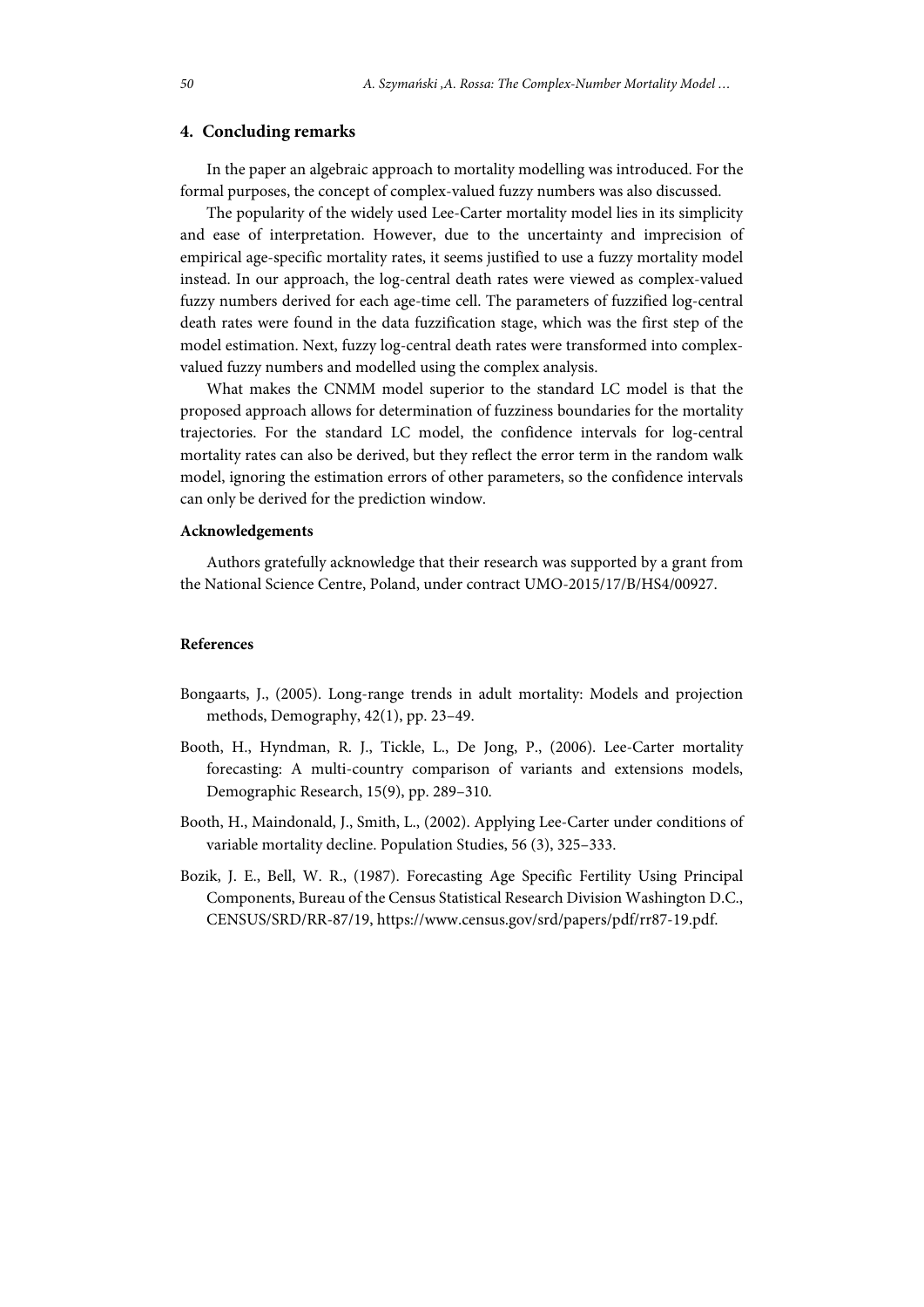- Brouhns, N., Denuit, M., Vermunt, J. K., (2002). A Poisson log-bilinear regression approach to the construction of projected lifetables, Insurance: Mathematics and Economics, 31(3), pp. 373–393.
- Cairns, A. J. G., Blake, D., Dowd, K., (2006). A two-factor model for stochastic mortality with parameter uncertainty: Theory and calibration, Journal of Risk and Insurance, 73(4), pp. 687–718.
- Currie, I. D., Durban, M., Eilers, P. H. C., (2004). Smoothing and forecasting mortality rates, Statistical Modelling, 4(4).
- Danesi, I. L., Haberman, S., Millossovich, P., (2015). Forecasting mortality in subpopulations using Lee-Carter type models: A comparison, Insurance: Mathematics and Economics, 62(4), pp. 151–161.
- De Jong, P., Tickle, L., (2006). Extending Lee-Carter mortality forecasting. Mathematical Population Studies, 13(1), pp. 1–18.
- Diamond, P., (1988), Fuzzy least-squares, Information Sciences, 46(3), pp. 141–157.
- Haberman, S., Renshaw, A., (2012). Parametric mortality improvement rate modelling and projecting, Insurance: Mathematics and Economics, 50(3), pp. 309–333.
- Heligman, L., Pollard, J. H., (1980). The age pattern of mortality, Journal of the Institute of Actuaries, 170, pp. 49–80.
- Horiuchi, S., Coale, A. J., (1990). Age patterns of mortality for older women: An analysis using the age-specific rate of mortality change with age, Mathematical Population Studies, 2(4), 245–267.
- Human Fertility Database. Max Planck Institute for Demographic Research (Germany) and Vienna Institute of Demography (Austria). Available at www.humanfertility.org.
- Ishikawa, S., (1997). Fuzzy inferences by algebraic method, Fuzzy Sets and Systems, 87, pp. 181–200.
- Koissi, M.-C., Shapiro, A. F., (2006). Fuzzy formulation of the Lee-Carter model for mortality forecasting, Insurance: Mathematics and Economics, 39, pp. 287–309.
- Kosiński, W., Prokopowicz, P., Ślęzak, D., (2003). Ordered Fuzzy Numbers, Bull. Polish Acad. Sci. Math., 51, pp. 327–338.
- Lee, R. D., Carter, L., (1992). Modeling and forecasting the time series of U.S. mortality, Journal of the American Statistical Association, 87, pp. 659–671.
- Milevsky, M. A., Promislow, S. D., (2001). Mortality Derivatives and the Option to Annuitise,Insurance: Mathematics and Economics, 29, pp. 299–318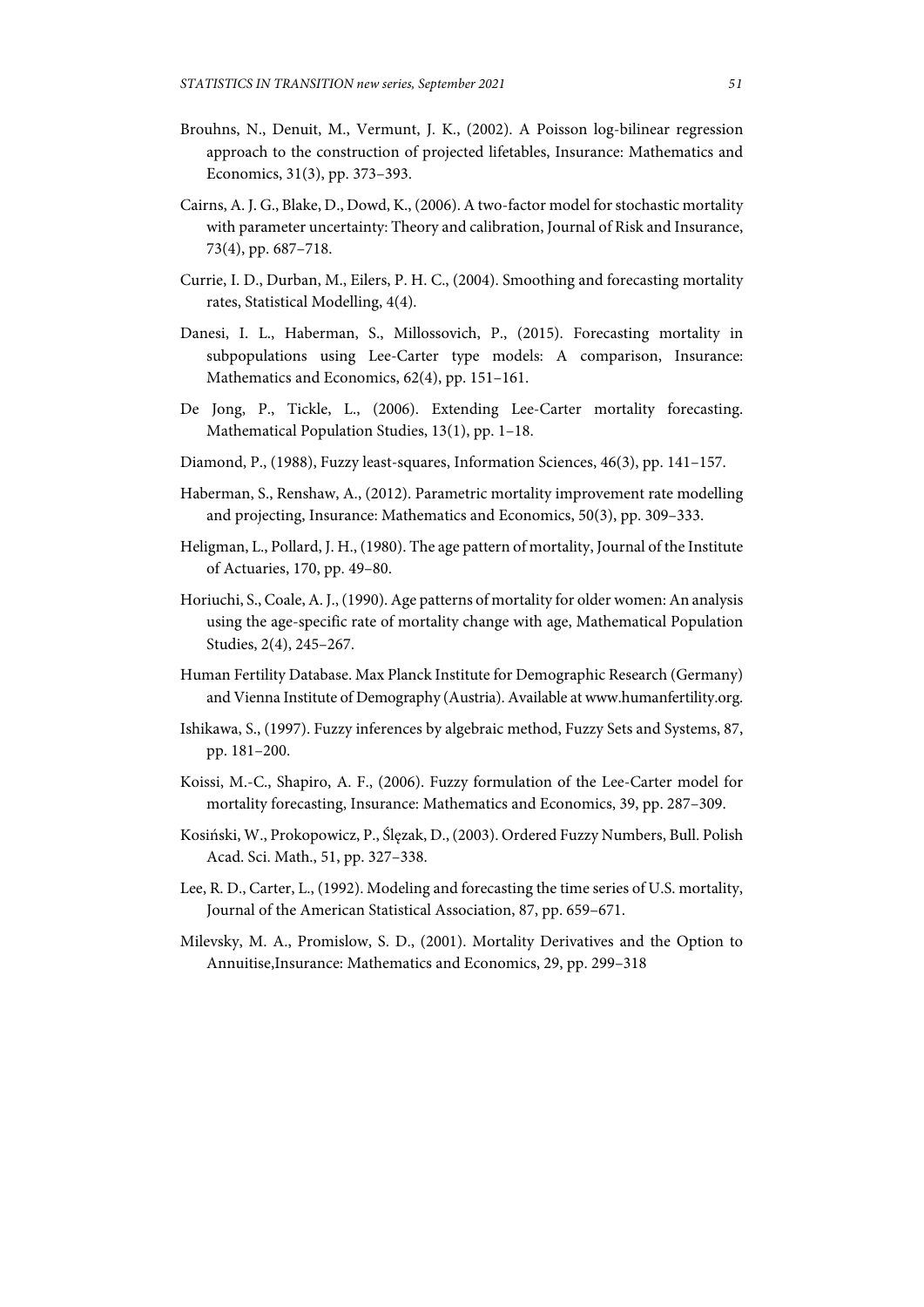- Pitacco, E., Denuit, M., Haberman, S., Olivieri, A., (2009). Modelling Longevity Dynamics for Pensions and Annnuity Business, Oxford University Press.
- Prokopowicz, P., Czerniak, J., Mikołajewski, D., Apiecionek, Ł., Ślęzak, D. (eds.), (2017). Ordered Fuzzy Numbers: Definitions and Operations, Studies in Fuzziness and Soft Computing, vol. 356, Springer Open.
- Renshaw, A. E., Haberman, S., (2003). Lee-Carter mortality forecasting with age specific enhancement, Insurance: Mathematics and Economics, 33(2), pp. 255–272.
- Renshaw, A., Haberman, S., Hatzopoulos, P., (1996). The modelling of recent mortality trends in United Kingdom male assured lives. British Actuarial Journal, 2, pp. 449– 477.
- Rossa, A., Socha, L., Szymański, A., (2011). Analiza i modelowanie umieralności w ujęciu dynamicznym (in Polish), University of Lodz Press, Łódź.
- Rossa, A., Socha, L., Szymański, A., (2017). Hybrid Dynamic and Fuzzy Models of Mortality. University of Lodz Press.
- Szymański, A., Rossa, A., (2014). Fuzzy mortality model based on Banach algebra, International Journal of Intelligent Technologies and Applied Statistics, 7,pp. 241– 265.
- Szymański, A., Rossa, A., (2017). Improvement of fuzzy mortality model by means of algebraic methods, Statistics in Transition, 18, pp. 701–724.
- Tuljapurkar, S., Li, N., Boe, C., (2000). A universal pattern of mortality decline in the G7 countries, Nature, 405, pp. 789–792.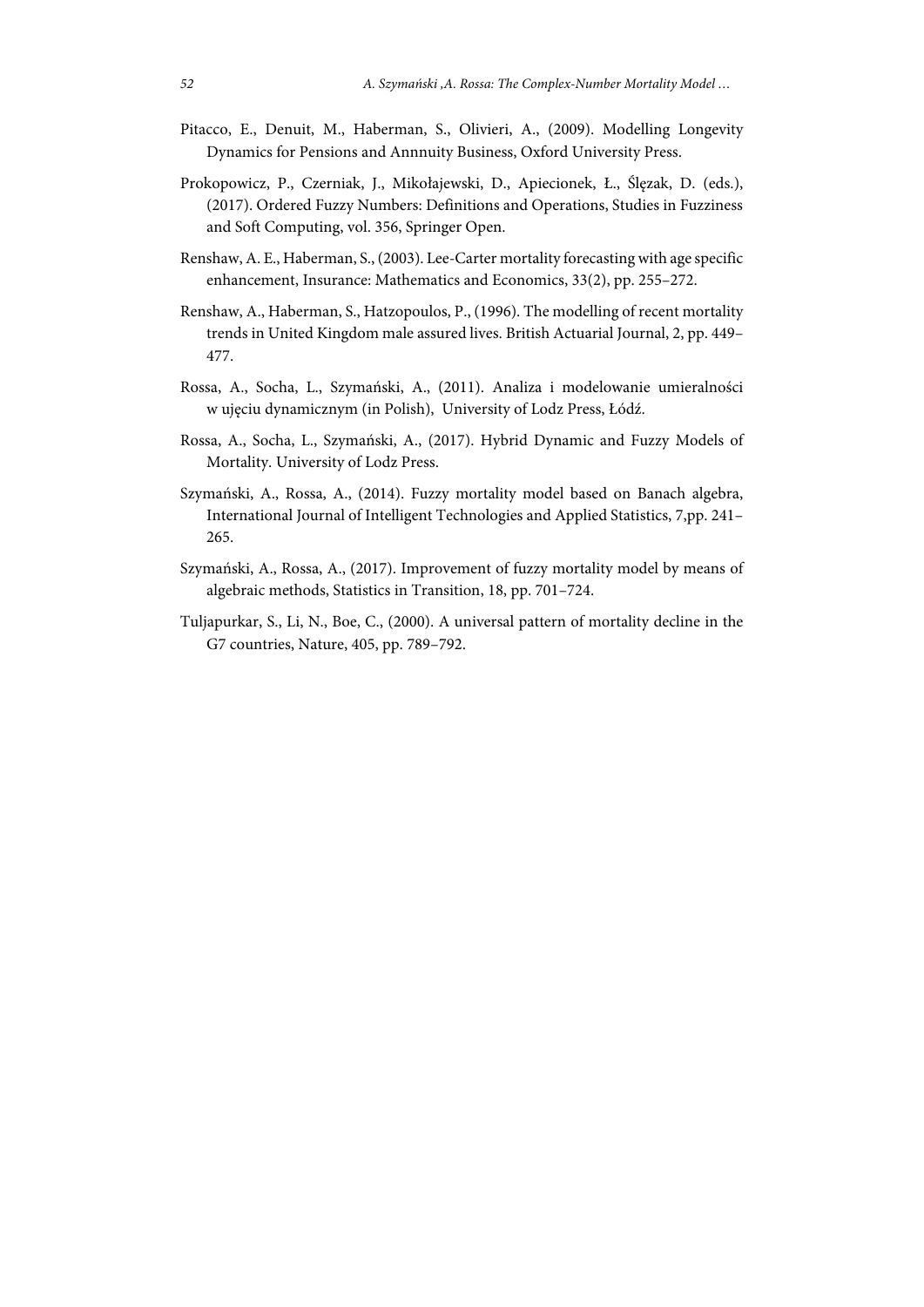# **APPENDIX**

## **A.1. The orthogonal expansion**

Two vectors  $\varphi, \psi \in L^2(0,1)$  are called orthogonal  $(\varphi \perp \psi)$  if  $\langle \varphi, \psi \rangle = 0$  and parallel if one is multiple of the other. If  $\varphi$  and  $\psi$  are orthogonal  $(\varphi \perp \psi)$ , then the Pythagorean theorem is satisfied

$$
\|\varphi + \psi\|^2 = \|\varphi\|^2 + \|\psi\|^2.
$$

A vector  $\varphi$  is called a unit vector if  $\|\varphi\|=1$ .

Suppose  $\varphi$  is a unit vector. Then, the projection of  $\psi$  in the direction of  $\varphi$  is given by

$$
\psi_{\parallel}=<\varphi,\psi>\varphi
$$

and  $\psi_{\perp}$ , defined as

$$
\psi_{\perp} = \psi - \langle \varphi, \psi \rangle \varphi,
$$

is orthogonal to *φ*.

It is commonly known that a set of vectors  $\{P_i\}$  in  $L^2(0,1)$  is called an orthonormal set if  $\langle P_j, P_k \rangle = 0$  for  $j \neq k$  and  $\langle P_j, P_j \rangle = 1$ .

# **A.2. The Legendre polynomials as the basis of the orthonormal expansion**

Let us consider the set of orthonormal Legendre polynomials. The first four polynomials take the form  $\overline{p}$   $\overline{r}$ ,  $\overline{r}$ 

$$
P_0(u) = 1,
$$
  
\n
$$
P_1(u) = \sqrt{3}(2u - 1),
$$
  
\n
$$
P_2 = \frac{\sqrt{5}}{2} [3(2u - 1)^2 - 1],
$$
  
\n
$$
P_3 = \frac{\sqrt{7}}{2} [5(2u - 1)^3 - 3(2u - 1)],
$$

and recursively

$$
P_{n+1}(u) = \frac{\sqrt{(2n+1)(2n+3)}}{(n+1)}(2u-1)P_n(u) - \frac{n}{n+1}\sqrt{\frac{2n+3}{2n-1}}P_{n-1}(u).
$$

By putting  $j = n + 1$  we have for  $n = 2, 3, ...$ 

$$
P_j(u) = \frac{\sqrt{(2j-1)(2j+1)}}{j}(2u-1)P_{j-1}(u) - \frac{j-1}{j}\sqrt{\frac{2j+1}{2j-3}P_{j-2}(u)}.
$$

We will use the recursive formula to find the Legendre polynomials  $P_4$ ,  $P_5$ orthonormal on the interval  $[0, 1]$ . We get

$$
P_4 = \frac{\sqrt{9}}{8} [35(2u-1)^4 - 30(2u-1)^2 + 3],
$$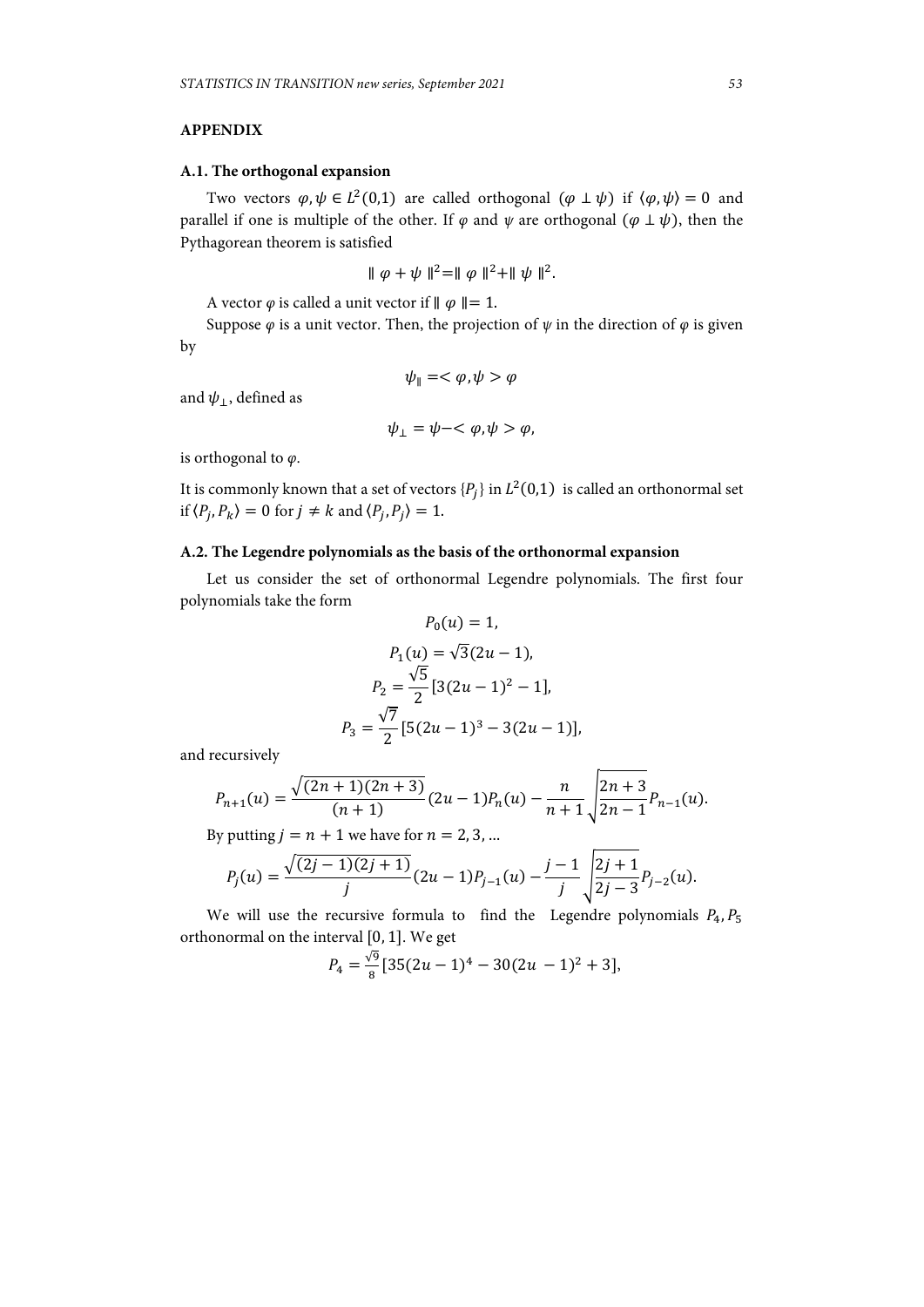$$
P_5 = \frac{\sqrt{11}}{8} [63(2u - 1)^5 - 70(2u - 1)^3 + 15(2u - 1)].
$$
  
For  $j = 3$  there is  $P_3 = \frac{\sqrt{7}}{2} [5(2u - 1)^3 - 3(2u - 1)].$   
Let us calculate the scalar products  $\langle P_0, P_3 \rangle, \langle P_1, P_3 \rangle, \langle P_2, P_3 \rangle.$   
For  $P_0(u) = 1$ ,  $P_3 = \frac{\sqrt{7}}{2} [5(2u - 1)^3 - 3(2u - 1)]$  there is  
 $\langle P_0, P_3 \rangle = \frac{\sqrt{7}}{2} [5 \int_0^1 (2u - 1)^3 du - 3 \int_0^1 (2u - 1) du] = 0.$ 

For  $P_1(u) = \sqrt{3}(2u - 1)$ ,  $P_3 = \frac{\sqrt{7}}{2}[5(2u - 1)^3 - 3(2u - 1)]$  we have

$$
\langle P_1, P_3 \rangle = \frac{\sqrt{21}}{2} \bigg[ 5 \int_0^1 (2u - 1)^4 - 3 \int_0^1 (2u - 1)^2 du \bigg] = 0.
$$

For  $P_2 = \frac{\sqrt{5}}{2} [3(2u-1)^2 - 1]$ ,  $P_3 = \frac{\sqrt{7}}{2} [5(2u-1)^3 - 3(2u-1)]$  we get

$$
\langle P_2, P_3 \rangle = \frac{\sqrt{35}}{4} \bigg[ 15 \int_0^1 (2u - 1)^5 du - 14 \int_0^1 (2u - 1)^3 du + 3 \int_0^1 (2u - 1) du \bigg] = 0.
$$

Hence, it follows that  $P_0 \perp P_3$ ,  $P_1 \perp P_3$ ,  $P_2 \perp P_3$ .

Now, let us verify the normality of the element  $P_3 \in L_2(0,1)$ , i.e. we will verify the equality  $|| P_3 ||^2 = 1$ . Note that  $P_3^2$  is equal to

$$
P_3^2 = \frac{7}{4} [5(2u - 1)^3 - 3(2u - 1)]^2
$$
  
=  $\frac{7}{4} [25(2u - 1)^6 - 30(2u - 1)]^4 + 9(2u - 1)^2].$ 

The squared norm of the element  $P_3 \in L_2(0,1)$  is as follows

$$
\| P_3 \|^{2} = \frac{7}{4} \left[ 25 \int_0^1 (2u - 1)^6 du - 30 \int_0^1 (2u - 1)^4 du + 9 \int_0^1 (2u - 1)^2 du \right]
$$
  
=  $\frac{7}{4} \left( \frac{25}{7} - \frac{30}{5} + \frac{9}{3} \right) = 1.$ 

Thus,  $P_3 \in L_2(0,1)$  belongs to the orthonormal system  $\{P_j\}_{j=0}^3$ .

# **A.3. Orthonormal expansions of inverse triangular functions**

Let us assume that  $f$ ,  $g$  take the following forms

$$
f(u) = a - s(1 - u), \quad g(u) = a + s(1 - u), \quad u \in [0, 1],
$$

and let  $\{P_i\}$  be an orthonormal set of Legendre polynomials in  $L^2(0,1)$ .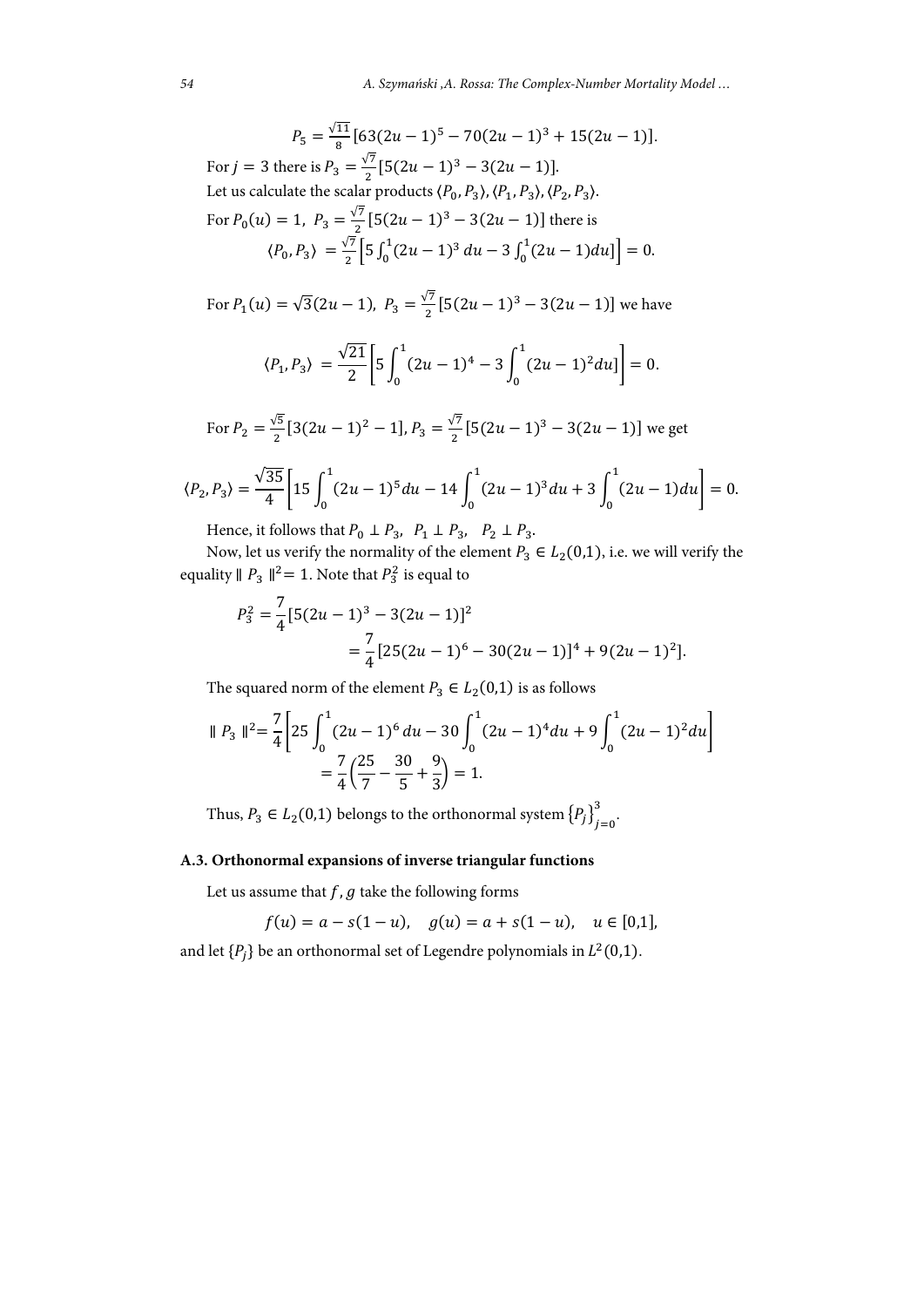First, we will find coefficients  $\alpha_j$ ,  $\beta_j$  for  $j = 0, 1$ . We have

$$
\alpha_0 = \langle P_0, f \rangle = \int_0^1 f(u) du = a - s \int_0^1 (1 - u) du = a - \frac{s}{2},
$$
  
\n
$$
\beta_0 = \langle P_0, g \rangle = \int_0^1 f(u) du = a + s \int_0^1 (1 - u) du = a + \frac{s}{2},
$$
  
\n
$$
\alpha_1 = \langle P_1, f \rangle = \int_0^1 \sqrt{3} (2u - 1) [a - (1 - u)s] du = \frac{s}{2\sqrt{3}},
$$
  
\n
$$
\beta_1 = \langle P_1, g \rangle = \int_0^1 \sqrt{3} (2u - 1) [a + (1 - u)s] du = -\frac{s}{2\sqrt{3}}.
$$

Thus, we obtain

$$
f(u) = f^{(1)}(u) = \sum_{j=0}^{1} \alpha_j P_j = a - \frac{s}{2} + s\left(u - \frac{1}{2}\right) = a - s(1 - u),
$$
  

$$
g(u) = g^{(1)}(u) = \sum_{j=0}^{1} \beta_j P_j = a + \frac{s}{2} + s\left(-u + \frac{1}{2}\right) = a + s(1 - u).
$$

# **A.4. Orthonormal expansions of inverse exponential functions**

Suppose that  $f$ ,  $g$  are expressed as

 $f(u) = c - \tau(-\ln u)^{\frac{1}{2}}, \quad g(u) = c + \nu(-\ln u)^{\frac{1}{2}}, \quad u \in [0,1].$  (A.1) First, we will find coefficients  $\alpha_j$ ,  $\beta_j$  for  $j = 0, 1, 2, 3$ . We have

$$
\alpha_j = \langle P_j, f \rangle = \langle P_j, c + \psi \rangle = \langle P_j, c \rangle + \langle P_j, \psi \rangle,
$$

$$
\beta_j = \langle P_j, g \rangle = \langle P_j, c + \varphi \rangle = \langle P_j, c \rangle + \langle P_j, \varphi \rangle.
$$

For scalar products  $\langle P_j, \psi \rangle$  and  $\langle P_j, \varphi \rangle$  we need to calculate the integral  $\int_0^1 u^j(-\ln u)^{\frac{1}{2}} du$ . After some basic calculations we obtain

$$
\int_0^1 u^j (-\ln u)^{\frac{1}{2}} du = \frac{\sqrt{\pi}}{2(j+1)^{\frac{3}{2}}}
$$

For  $j = 0$ , we get  $P_0(u) = 1$  and

$$
\langle P_0, c \rangle = \langle 1, c \rangle = \int_0^1 c du = c.
$$

Thus,

$$
\alpha_0 = \langle P_0, f \rangle = \langle 1, c \rangle + \langle 1, f \rangle = c + \int_0^1 \psi(u) du,
$$
  

$$
\beta_0 = \langle P_0, g \rangle = \langle 1, c \rangle + \langle 1, g \rangle = c + \int_0^1 \varphi(u) du.
$$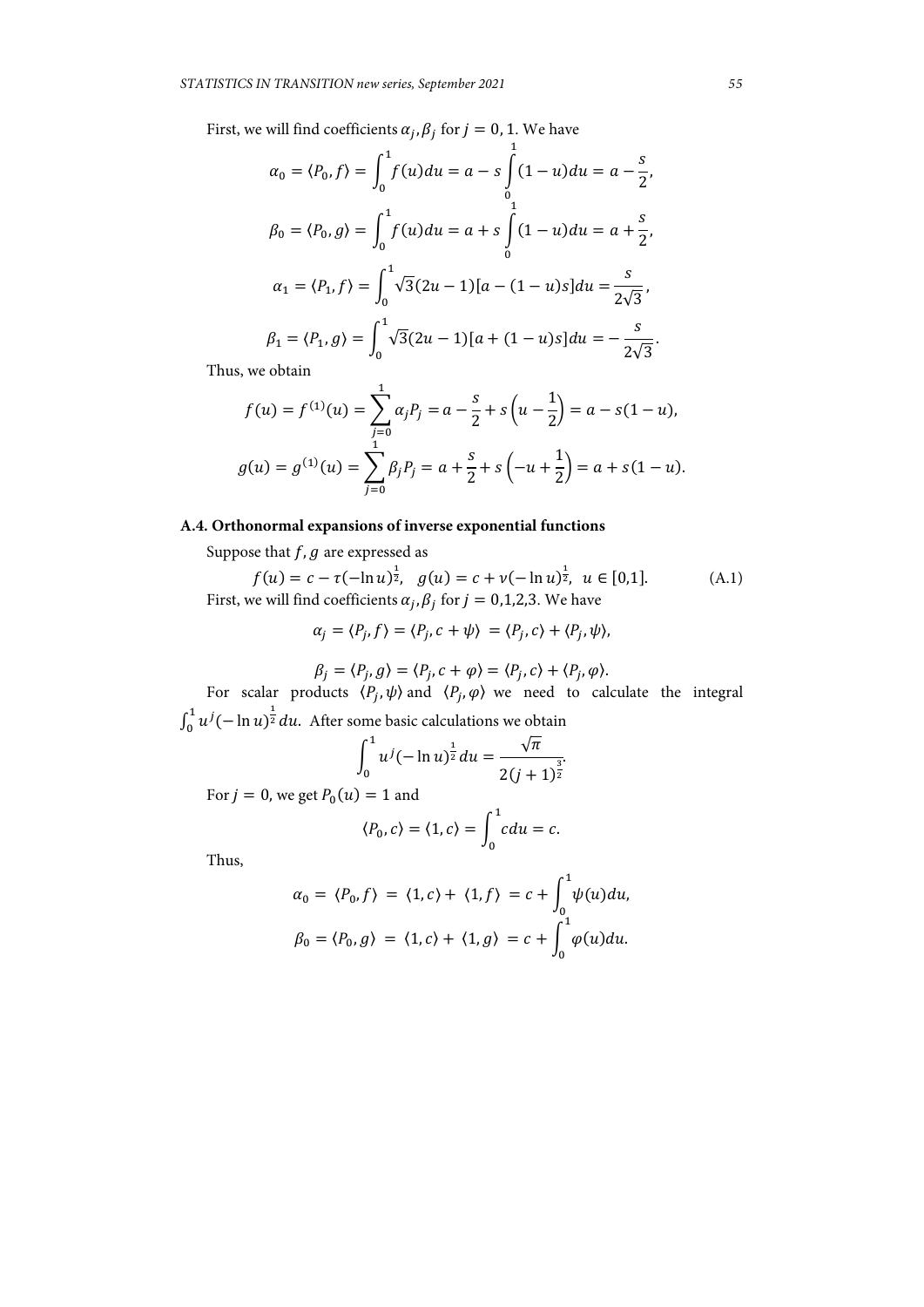Hence, there is

$$
\alpha_0 = c - \tau \int_0^1 (-\ln u)^{\frac{1}{2}} du,
$$

$$
\beta_0 = c + v \int_0^1 (-\ln u)^{\frac{1}{2}} du.
$$
  
For  $j = 0$ , we have  $\int_0^1 (-\ln u)^{\frac{1}{2}} du = \frac{\sqrt{\pi}}{2}$ , and  $\alpha_0$ ,  $\beta_0$  can be reduced to  

$$
\alpha_0 = \int_0^1 f(u) du = c - \tau \frac{\sqrt{\pi}}{2},
$$
 (A.2)

$$
\beta_0 = \int_0^1 g(u) du = c + v \frac{\sqrt{\pi}}{2}.
$$
 (A.3)

Using the recursive formula, we can obtain next orthonormal expansion for  $j =$ 1,2,3, ….

Let us take  $j = 1$ , then  $P_1(u) = \sqrt{3}(2u - 1)$  and

$$
\langle P_1, c \rangle = \sqrt{3}c \int_0^1 (2u - 1) \, du = \sqrt{3}(c - c) = 0.
$$

We have also

$$
\langle P_1, \psi \rangle = -\tau \int_0^1 P_1(-\ln u)^{\frac{1}{2}} du = -\tau \sqrt{3} \int_0^1 (2u - 1)(-\ln u)^{\frac{1}{2}} du
$$
  

$$
= -\tau \frac{\sqrt{3\pi}}{2} \left(\frac{1}{\sqrt{2}} - 1\right),
$$
  

$$
\langle P_1, \varphi \rangle = \nu \int_0^1 P_1(-\ln u)^{\frac{1}{2}} du = \nu \sqrt{3} \int_0^1 (2u - 1)(-\ln u)^{\frac{1}{2}} du
$$
  

$$
= \nu \frac{\sqrt{3\pi}}{2} \left(\frac{1}{\sqrt{2}} - 1\right).
$$

Thus, we receive

$$
\alpha_1 = \langle P_1, f \rangle = -\tau \frac{\sqrt{3\pi}}{2} \left( \frac{1}{\sqrt{2}} - 1 \right), \tag{A.4}
$$

$$
\beta_1 = \langle P_1, g \rangle = \nu \frac{\sqrt{3\pi}}{2} \left( \frac{1}{\sqrt{2}} - 1 \right). \tag{A.5}
$$

For 
$$
j = 2
$$
, there is  $P_2 = \frac{\sqrt{5}}{2} [3(2u - 1)^2 - 1]$  and

$$
\alpha_2 = \langle P_2, f \rangle = \langle P_2, c \rangle + \langle P_2, \psi \rangle, \quad \beta_2 = \langle P_2, g \rangle = \langle P_2, c \rangle + \langle P_2, \varphi \rangle,
$$

where

$$
\langle P_2, c \rangle = c \frac{\sqrt{5}}{2} \int_0^1 (3(2u - 1)^2 - 1) du = 2c\sqrt{5} - 3c\sqrt{5} + \frac{3c\sqrt{5}}{2} - \frac{c\sqrt{5}}{2} = 0
$$
  

$$
\langle P_2, \psi \rangle = -\tau \int_0^1 P_2(-\ln u)^{\frac{1}{2}} du = -\tau \sqrt{5\pi} \left(\frac{1}{\sqrt{3}} - \frac{3}{2\sqrt{2}} + \frac{1}{2}\right),
$$
  

$$
\langle P_2, \varphi \rangle = v \int_0^1 P_2(-\ln u)^{\frac{1}{2}} du = v\sqrt{5\pi} \left(\frac{1}{\sqrt{3}} - \frac{3}{2\sqrt{2}} + \frac{1}{2}\right).
$$